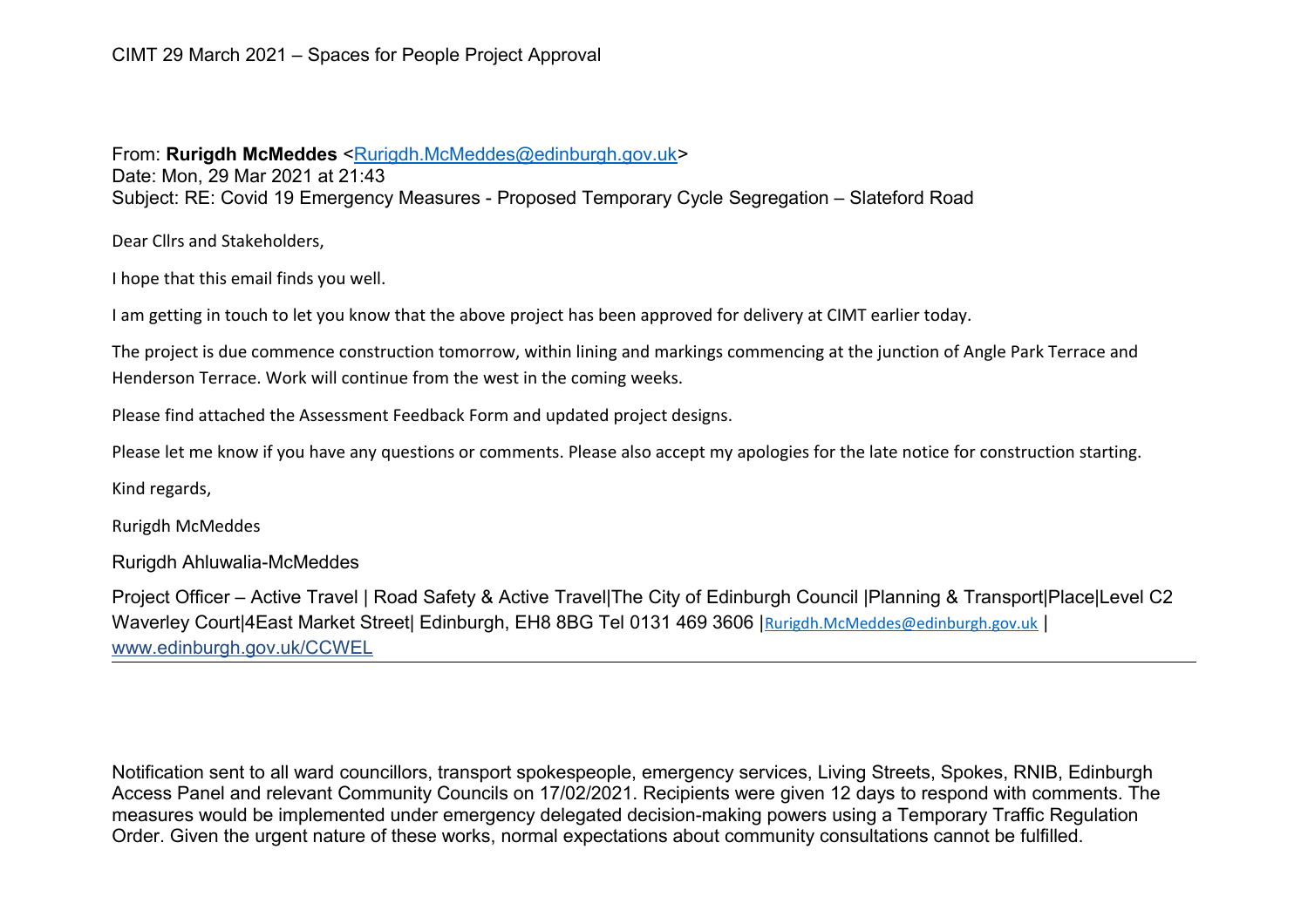## **Project Proposal**

| Location              | <b>Justification</b>                                                                                                                                                                                                                                                                                                                                                                                                                                                                                                                                                                                                                                                                                                                                                                            | <b>Recommendation</b>                                                          |
|-----------------------|-------------------------------------------------------------------------------------------------------------------------------------------------------------------------------------------------------------------------------------------------------------------------------------------------------------------------------------------------------------------------------------------------------------------------------------------------------------------------------------------------------------------------------------------------------------------------------------------------------------------------------------------------------------------------------------------------------------------------------------------------------------------------------------------------|--------------------------------------------------------------------------------|
| <b>Slateford Road</b> | As part of overall emergency measures we are proposing to implement<br>segregated and advisory cycleways on Slateford Road to help<br>pedestrians and cyclists travel safely while meeting physical distancing<br>requirements.<br>This scheme proposes to connect existing projects on Lanark and<br>Longstone Road, with those on Dundee Street and Fountainbridge to<br>create a safe cycling route between the south west of the city and the<br>city centre, as well as providing an alternative to the busy and<br>congested Water of Leith path and Canal towpath.<br>The proposed measures are:<br>Introduction of segregated cycleways where possible/required<br>$\bullet$<br>Introduction of advisory cycle lanes where the geometry of the<br>street does not allow for segregation | Proceed with project delivery on<br>basis of Amended designs without<br>delay. |
|                       | Removal of parking and loading from existing bus lanes to ensure<br>these can be used effectively by bikes, as well as buses<br>Relocation of loading into side streets where required<br>Consideration of extending bus lane hours of operation.                                                                                                                                                                                                                                                                                                                                                                                                                                                                                                                                               |                                                                                |

## **Feedback**

| <b>Comment from</b>  | <b>Comment</b>                                     | <b>Response</b>                                        |
|----------------------|----------------------------------------------------|--------------------------------------------------------|
| <b>Cllr Johnston</b> | have serious concerns regarding the safety         | The proposals will improve safety for people cycling   |
|                      | aspect of these designs, especially at Slateford   | along the route, though - as with all road layouts -   |
|                      | Bridge. The acknowledgment by the Council that     | there will be some residual risks.                     |
|                      | cycle lanes cannot fit the available space under   |                                                        |
|                      | the bridge and that 'advisory lanes' are to        | Many Spaces for People schemes include transitions     |
|                      | installed, is a tacit acknowledgement that the     | from Segregated to Advisory cycle lanes where there is |
|                      | proposals do not work due to the physical          | limited road with $-$ for example, the northbound      |
|                      | infrastructure. As planned, cyclists would have to | cycleway on Comiston Road approaching Greenbank        |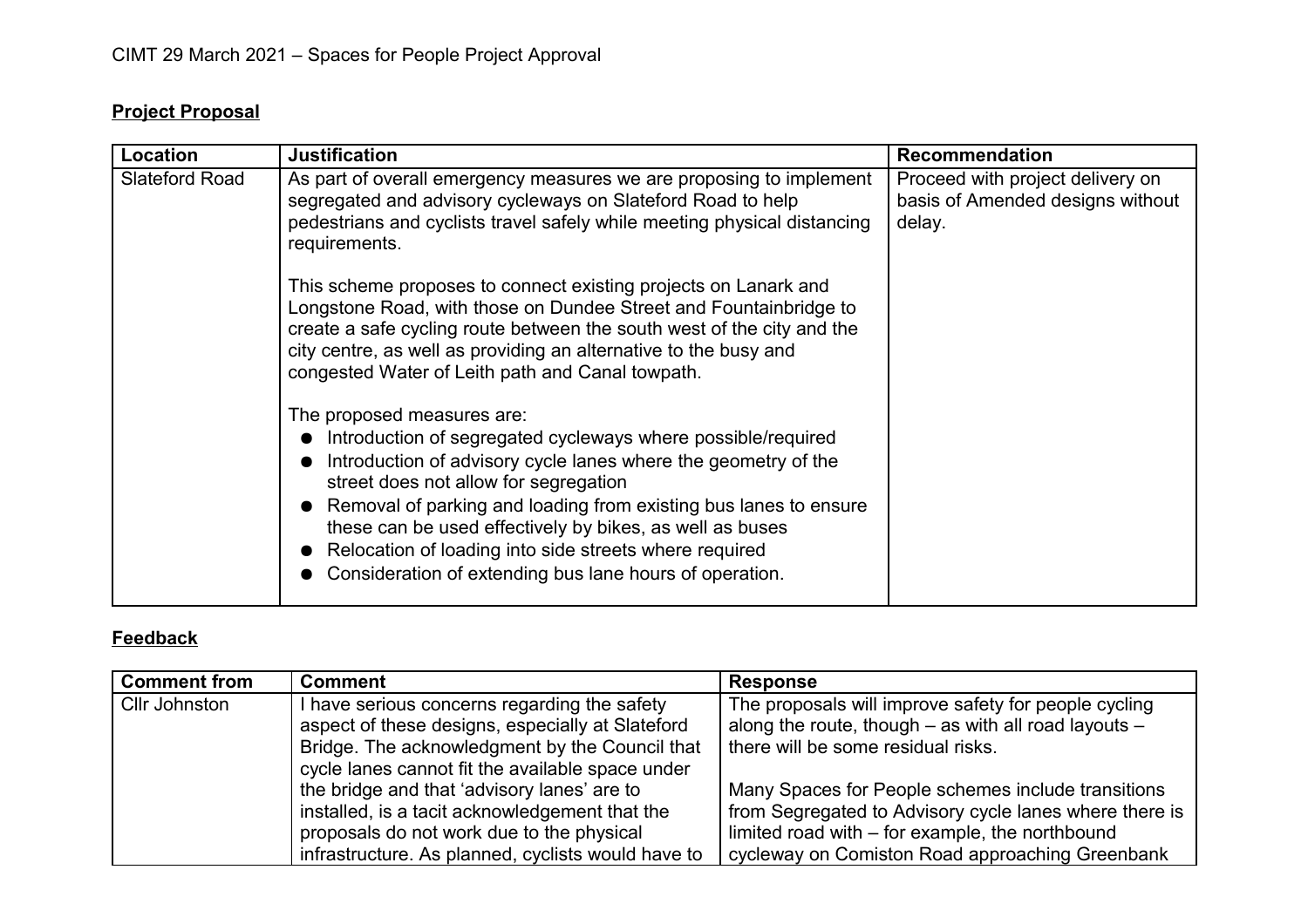|                    | leave a dedicated cycle lane and merge with<br>traffic under the bridge. The argument that this is<br>somehow better than what is already there, is<br>patently false. A cyclist informed that the Council<br>has installed a new dedicated route through the<br>South West of the city, with dedicated cycle<br>lanes, will have a legitimate expectation that<br>there will be dedicated cycle lanes. Not 'advisory<br>lanes' under a narrow and busy bridge. This<br>gives the appearance that these plans are being<br>rushed instated of being properly considered and<br>then consulted upon.                                                                                                                                                                                                                                                                                                                                                                                                                                                                                                                  | Crossroads. Cyclists are not forced to leave the<br>cycleway and merge with traffic, instead the advisory<br>lane clearly indicates that traffic should stay outside the<br>cycle lane where possible, including when queuing,<br>making it easier for cyclists to continue past traffic.<br>The designs have been amended so as retain standard<br>carriageway lane widths. Westbound cyclists will<br>remain in the general running lane between Hutchison<br>Terrace and Meggetgate.                                                                                                                                                                                                                                                                                                                                                                                 |
|--------------------|----------------------------------------------------------------------------------------------------------------------------------------------------------------------------------------------------------------------------------------------------------------------------------------------------------------------------------------------------------------------------------------------------------------------------------------------------------------------------------------------------------------------------------------------------------------------------------------------------------------------------------------------------------------------------------------------------------------------------------------------------------------------------------------------------------------------------------------------------------------------------------------------------------------------------------------------------------------------------------------------------------------------------------------------------------------------------------------------------------------------|-------------------------------------------------------------------------------------------------------------------------------------------------------------------------------------------------------------------------------------------------------------------------------------------------------------------------------------------------------------------------------------------------------------------------------------------------------------------------------------------------------------------------------------------------------------------------------------------------------------------------------------------------------------------------------------------------------------------------------------------------------------------------------------------------------------------------------------------------------------------------|
| <b>Cllr Webber</b> | The cycle lanes under the bridge at<br>Meggetgate<br>This is by far the most significant limiting factor of<br>the entire scheme. Advisory lanes as they are<br>described within the scheme provide no<br>improvements for anyone and if anything, make<br>the entire scheme more dangerous for everyone.<br>The admission that the scheme can only<br>accommodate advisory Lanes is admitting the<br>very limitation and flaws in the entire<br>development. As such the scheme should not<br>proceed any further. The width of the space<br>under the bridge and the schematics provided<br>lead me to believe that space will be<br>compromised and benefit no one. Traffic, of all<br>sorts, regularly finds that it is queuing here in<br>both directions as it passes under the rail bridge.<br>Often with public transport. Having only 2.7m<br>width on each carriageway will lead to increase<br>conflicts, and to suggest this is an improvement is<br>beyond all reasonable considerations, the council<br>is introducing more danger. The angle which<br>large vehicles need to approach the bridge (due | The proposals will improve safety for people cycling<br>along the route, though $-$ as with all road layouts $-$<br>there will be some residual risks.<br>Many Spaces for People schemes include transitions<br>from Segregated to Advisory cycle lanes where there is<br>limited road with – for example, the northbound<br>cycleway on Comiston Road approaching Greenbank<br>Crossroads. Cyclists are not forced to leave the<br>cycleway and merge with traffic, instead the advisory<br>lane clearly indicates that traffic should stay outside the<br>cycle lane where possible, including when queuing,<br>making it easier for cyclists to continue past traffic.<br>The designs have been amended so as retain standard<br>carriageway lane widths. Westbound cyclists will<br>remain in the general running lane between Hutchison<br>Terrace and Meggetgate. |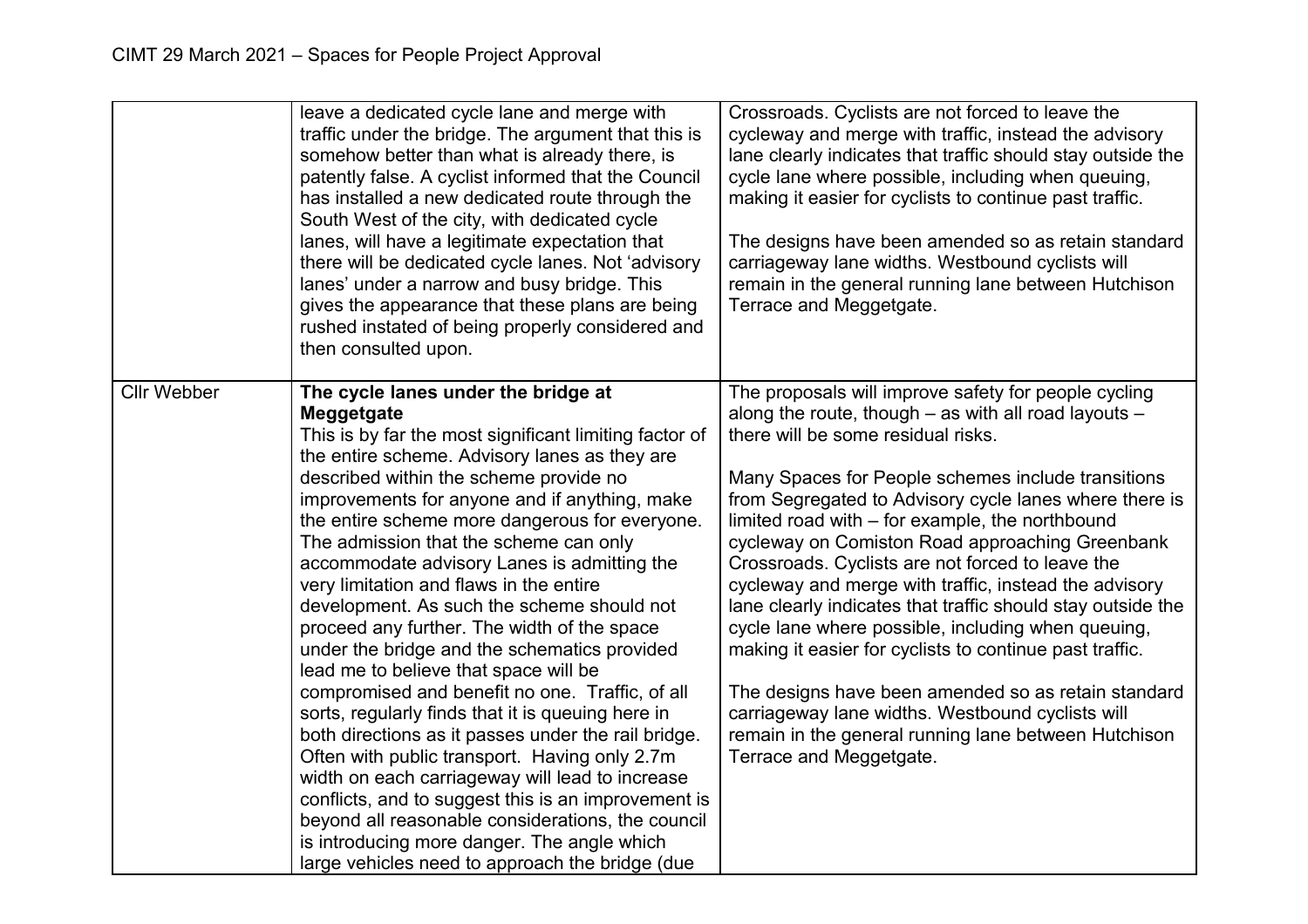|                      | to width, height and the bend) adds a further<br>dimension but again, this appears to be unknown<br>to those developing these designs. I continue to<br>be surprised at the lack of local understanding<br>when these various schemes make it as far as<br>the selected stakeholder comments.                                                                        |                                                                                                                                                                                                                                                                                                                                                                                                                                                                                                                                                                                                                                                                                                                                                                                                                                                                         |
|----------------------|----------------------------------------------------------------------------------------------------------------------------------------------------------------------------------------------------------------------------------------------------------------------------------------------------------------------------------------------------------------------|-------------------------------------------------------------------------------------------------------------------------------------------------------------------------------------------------------------------------------------------------------------------------------------------------------------------------------------------------------------------------------------------------------------------------------------------------------------------------------------------------------------------------------------------------------------------------------------------------------------------------------------------------------------------------------------------------------------------------------------------------------------------------------------------------------------------------------------------------------------------------|
| <b>Cllr Johnston</b> | I am aware that in the past a new Longstone foot<br>and cycle bridge was being investigated to<br>surmount the physical problem that Slateford<br>Bridge presents- why has this not been further<br>explored? And if it has what were the results in<br>terms of cost, implementation and practicalities?                                                            | The construction of foot and cycle bridges or similar is<br>not within the scope of Spaces for People interventions.                                                                                                                                                                                                                                                                                                                                                                                                                                                                                                                                                                                                                                                                                                                                                    |
| <b>Cllr Johnston</b> | The complete lack of genuine consultation as<br>regards these proposals is cast-iron evidence<br>that the Council has learnt nothing from the<br>controversies of past Spaces for People<br>schemes. I am dismayed to find that the Council<br>no longer even puts the designs on the Council<br>website, only doing so when there is a 'high level<br>of interest'. | On 14 May, the Policy and Sustainability Committee<br>approved a package of suggested interventions to<br>make it easier and safer for pedestrians and cyclists to<br>move around the Capital. As well as providing extra<br>space, the proposals recognise a rise in active travel<br>since lockdown began and aim to facilitate this as the<br>phased lifting of lockdown continues. These changes<br>are being delivered as part of the Council's Spaces for<br>People programme. In line with guidance from the<br>Scottish Government normal consultation procedures<br>are not being carried out due to the need for expedient<br>delivery.<br>SfP proposals have not generally been hosted on the<br>Council's website. The Lanark Road scheme proposals<br>were hosted on the website due to the very large file<br>sizes, and the very high level of interest. |
| <b>Cllr Johnston</b> | No efforts have been made to explain these<br>proposals in the context of what has already<br>taken place on Lanark Road and in<br>Fountainbridge and locals who have got in touch<br>with me feel ignored.                                                                                                                                                          | While the lack of explanation in the way these three<br>projects interact is a reasonable criticism of the<br>notification process for this project, the majority of the<br>stakeholders included in the notification process will<br>already have been aware of the other two related<br>schemes and how they interact, having been included                                                                                                                                                                                                                                                                                                                                                                                                                                                                                                                           |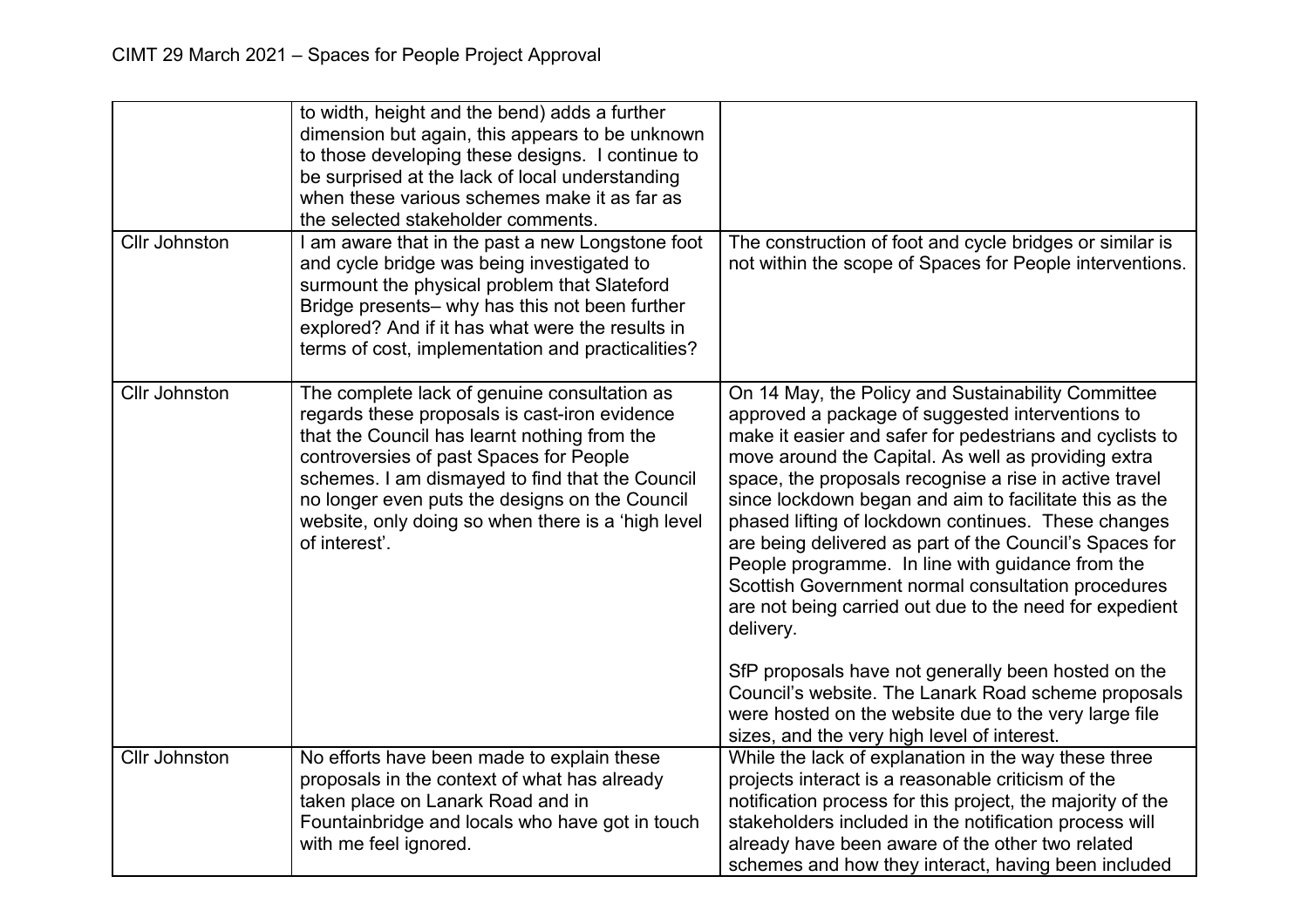|                    |                                                                                                                                                                                                                                                                                                                                                                                                                                                                                                                                                                                                                                                                                                                    | in the notification procedures for the other schemes<br>also.                                                                                                                                                                                                                                                                                                                                                                                                                                                                                                                                                                                               |
|--------------------|--------------------------------------------------------------------------------------------------------------------------------------------------------------------------------------------------------------------------------------------------------------------------------------------------------------------------------------------------------------------------------------------------------------------------------------------------------------------------------------------------------------------------------------------------------------------------------------------------------------------------------------------------------------------------------------------------------------------|-------------------------------------------------------------------------------------------------------------------------------------------------------------------------------------------------------------------------------------------------------------------------------------------------------------------------------------------------------------------------------------------------------------------------------------------------------------------------------------------------------------------------------------------------------------------------------------------------------------------------------------------------------------|
|                    | Many businesses along Slateford Road have<br>raised concerns with me as how these plans will<br>affect their business, both in terms of deliveries<br>and customers visiting their premises. Has any<br>attempt been made to engage with them?                                                                                                                                                                                                                                                                                                                                                                                                                                                                     | No direct engagement has taken place with businesses<br>along the route. Engagement to date has been in line<br>with the agreed procedures for all SfP projects as<br>outlined above.                                                                                                                                                                                                                                                                                                                                                                                                                                                                       |
| <b>Cllr Webber</b> | This new scheme is being presented for<br>comment concurrently with a city-wide<br>consultation on making the scheme permanent is<br>duplicitous. All new schemes should be halted, if<br>for no other reason as to ensure we do not waste<br>any tax payer's money, waste officer time or<br>cause undue stress and anxiety to local<br>residents. All of whom could rightly claim to be<br>confused by the dual processes taking place and<br>their feelings of exclusion in the primary process<br>specifically for Slateford Road                                                                                                                                                                              | While it is regrettable that the Slateford Road scheme<br>was not in place sooner, this is due to the very high<br>workload involved in delivering the Spaces for People<br>measures across the city. The consultation is clearly<br>structured to allow people to comment on the Slateford<br>Road scheme within the section for project currently<br>underway or due to start.<br>The consultation for SfP schemes to be made<br>permanent will not represent that last opportunity for<br>people to be heard on this scheme were it to be made<br>permanent. There would still need to be statutory<br>consultations associated with the TRO procedures. |
| <b>Cllr Webber</b> | <b>Floating Bus Stops "Proposed 1.9m wide bus</b><br>boarder with zebra crossing and bus stop bay<br>relocated outside of segregated cycle lane"<br>Alarmed to see these included in these schemes.<br>I was under the impression that these were to be<br>set aside as options given all the evidence<br>presented to us by groups representing people<br>with mobility or sensory impairments. Please can<br>you provide me with the safety audit and risk<br>assessments that have resulted in the<br>determination that these are appropriate at these<br>locations. This is stretch of road that has many<br>bus services, running at a high frequency and in<br>normal times a very high passenger patronage | There are no Floating Bus Stops proposed. A floating<br>bus stop was considered at this location but was<br>removed - as shown in the lining designs.<br>Unfortunately a comment related to this remained on<br>the drawings in error.                                                                                                                                                                                                                                                                                                                                                                                                                      |
| <b>Cllr Webber</b> | Floating parking The installation of floating                                                                                                                                                                                                                                                                                                                                                                                                                                                                                                                                                                                                                                                                      | There is only one location where 'floating' parking bays                                                                                                                                                                                                                                                                                                                                                                                                                                                                                                                                                                                                    |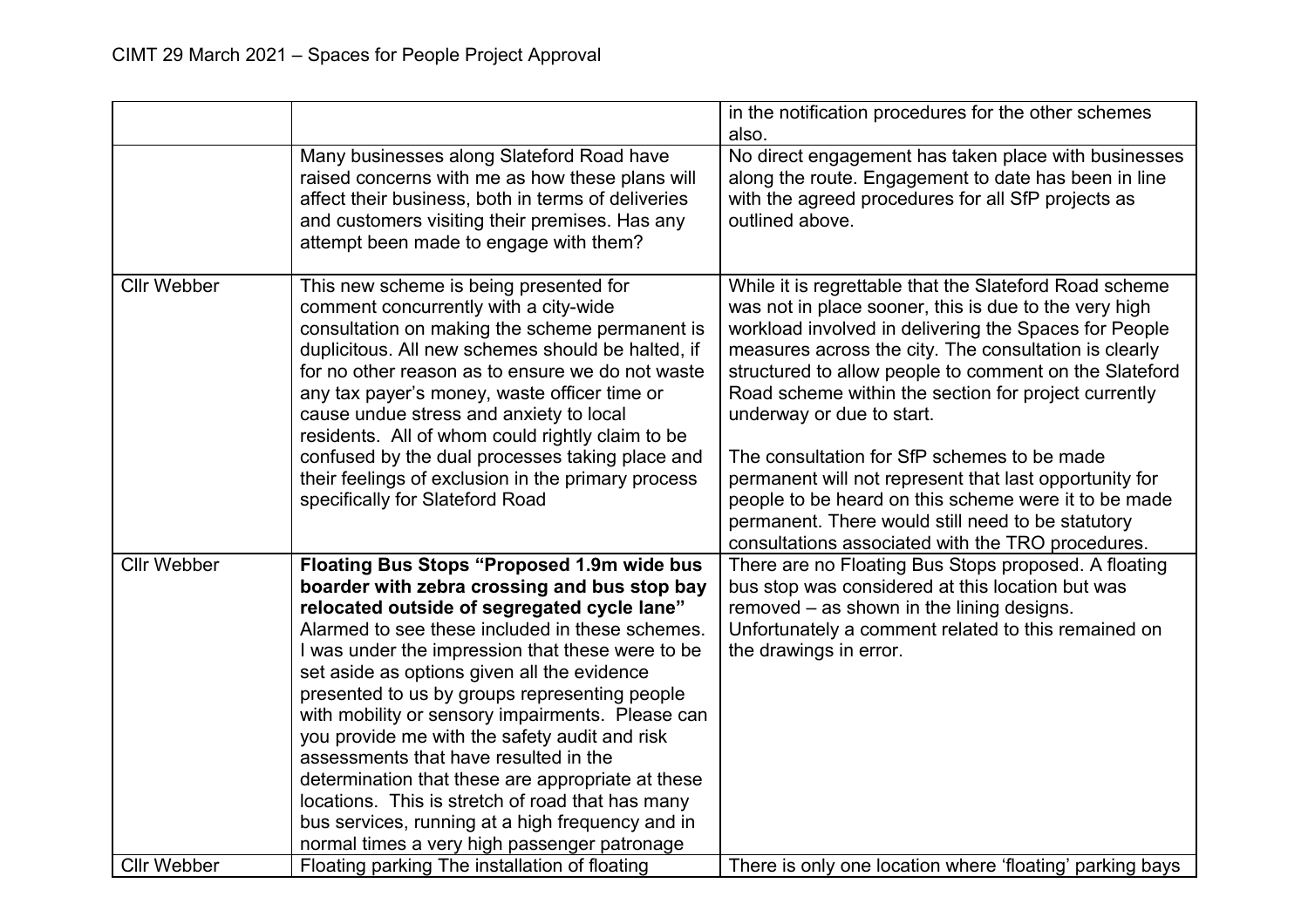|                    | parking bays with no direct kerbside access is<br>particularly dangerous, particularly for parents<br>loading / unloading children, and for elderly or<br>disabled drivers and passengers.                                                                                                                                                                                                                                                                                                                                                                                                                                                                                                                                   | are proposed. Parking at this location is currently off-<br>peak only and demand is observed to be low.<br>Loading across the cycleway will be permitted at some<br>locations during off-peak, but loading will also be<br>provided in side roads for any users for whom the<br>cycleway presents an issue.                                                                                                                                                                         |
|--------------------|------------------------------------------------------------------------------------------------------------------------------------------------------------------------------------------------------------------------------------------------------------------------------------------------------------------------------------------------------------------------------------------------------------------------------------------------------------------------------------------------------------------------------------------------------------------------------------------------------------------------------------------------------------------------------------------------------------------------------|-------------------------------------------------------------------------------------------------------------------------------------------------------------------------------------------------------------------------------------------------------------------------------------------------------------------------------------------------------------------------------------------------------------------------------------------------------------------------------------|
| <b>Cllr Webber</b> | <b>Accessibility of the plans</b><br>These plans have been released with a<br>level of detail that makes them difficult to<br>read and interpret without a large screen.<br>They are not accessible to individuals with<br>sight problems. There is no narrative<br>document available that could mitigate this<br>There is no web page providing a link to<br>the plans. This ensures that the plans are<br>only available to a very select group of<br>individuals, which does not promote<br>visibility or enable public engagement with<br>the proposals.<br>Yet again this excludes those with sensory<br>impairments but also at a more<br>fundamental level, excludes all the<br>residents that have no online access | There is not sufficient time to carry out full consultation<br>as part of the Spaces for People programme and the<br>Council has instead carried out a notification process<br>with key stakeholders. For this purpose we have been<br>primarily using the construction drawings, which are<br>aimed at a technical audience. Many people have<br>responded with input demonstrating that they were able<br>to understand what was proposed and have been able<br>to make comments. |
| <b>Cllr Webber</b> | The minimal timeframe to respond with                                                                                                                                                                                                                                                                                                                                                                                                                                                                                                                                                                                                                                                                                        | On 14 May, the Policy and Sustainability Committee                                                                                                                                                                                                                                                                                                                                                                                                                                  |
|                    | comments Although the deadline for submission<br>of feedback has indeed been extended beyond                                                                                                                                                                                                                                                                                                                                                                                                                                                                                                                                                                                                                                 | approved a package of suggested interventions to<br>make it easier and safer for pedestrians and cyclists to                                                                                                                                                                                                                                                                                                                                                                        |
|                    | the original 7 days the scale and complexity of                                                                                                                                                                                                                                                                                                                                                                                                                                                                                                                                                                                                                                                                              | move around the Capital. As well as providing extra                                                                                                                                                                                                                                                                                                                                                                                                                                 |
|                    | these schemes does put into serious doubt the                                                                                                                                                                                                                                                                                                                                                                                                                                                                                                                                                                                                                                                                                | space, the proposals recognise a rise in active travel                                                                                                                                                                                                                                                                                                                                                                                                                              |
|                    | genuine consideration for open and transparent                                                                                                                                                                                                                                                                                                                                                                                                                                                                                                                                                                                                                                                                               | since lockdown began and aim to facilitate this as the                                                                                                                                                                                                                                                                                                                                                                                                                              |
|                    | public engagement and biases comments in                                                                                                                                                                                                                                                                                                                                                                                                                                                                                                                                                                                                                                                                                     | phased lifting of lockdown continues. These changes                                                                                                                                                                                                                                                                                                                                                                                                                                 |
|                    | favour of those with inside knowledge. The plans                                                                                                                                                                                                                                                                                                                                                                                                                                                                                                                                                                                                                                                                             | are being delivered as part of the Council's Spaces for                                                                                                                                                                                                                                                                                                                                                                                                                             |
|                    | are dated July 2020 and the council should take                                                                                                                                                                                                                                                                                                                                                                                                                                                                                                                                                                                                                                                                              | People programme. In line with guidance from the                                                                                                                                                                                                                                                                                                                                                                                                                                    |
|                    | its democratic responsibilities a lot more seriously                                                                                                                                                                                                                                                                                                                                                                                                                                                                                                                                                                                                                                                                         | Scottish Government normal consultation procedures                                                                                                                                                                                                                                                                                                                                                                                                                                  |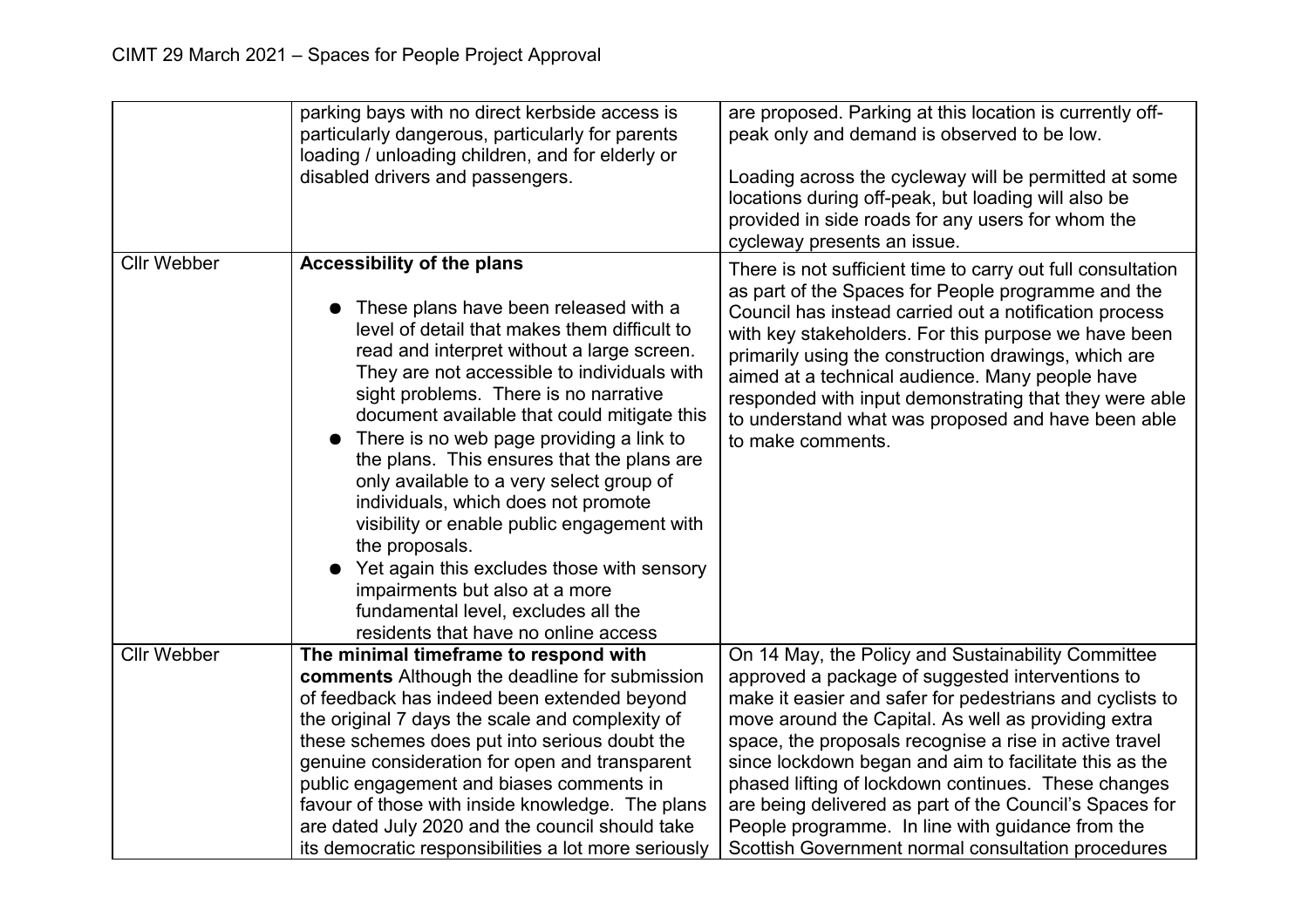|                    | than this.                                                                                                                                                                                                                                                                                                                                                                                                                                                                                                                                                                    | are not being carried out due to the need for expedient<br>delivery.<br>The timeframe for response for the Slateford Road<br>project is greater than most SfP projects.<br>The date on the plans reflects the first draft, the<br>proposals have taken many months to develop due to<br>the challenging streetscape that they move through,<br>and the challenge of delivering multiple projects<br>throughout the last few months making simultaneous<br>demand on officer and designer time. |
|--------------------|-------------------------------------------------------------------------------------------------------------------------------------------------------------------------------------------------------------------------------------------------------------------------------------------------------------------------------------------------------------------------------------------------------------------------------------------------------------------------------------------------------------------------------------------------------------------------------|------------------------------------------------------------------------------------------------------------------------------------------------------------------------------------------------------------------------------------------------------------------------------------------------------------------------------------------------------------------------------------------------------------------------------------------------------------------------------------------------|
| <b>Cllr Webber</b> | Some Specific assurances and questions I<br>would like answered:<br>• The introduction at of Double Yellow Lines at<br>Merchiston Grove - can you explain what<br>purpose they are serving please as this is<br>unclear.<br>• The diverse range of businesses from St<br>Michael's church west bound - can you provide<br>me with written confirmation and evidence that<br>they have ALL been contacted as part of the<br>design process and are all aware of either the<br>direct or indirect inability for customers to park on<br>Slateford Road or the adjacent streets. | The introduction of DYLs at Merchiston Grove is<br>in order to provide Loading/Unloading space for<br>the adjacent businesses in order that they can<br>send and receive deliveries, and so that<br>customers can collect sizeable items, without<br>stopping on the main road.<br>We have not directly made contact with all<br>affected businesses.                                                                                                                                          |
| <b>Cllr Webber</b> | The council promotes its "try and modify"<br>approach but I am yet to have any assurance or<br>confidence that this is being adopted and<br>implemented elsewhere. Despite asking for<br>detail formally in Full Council (Question and a<br>supplementary) of the modifications made for the<br>schemes across this city, this is yet to be provide<br>to me. The scale of the schemes and the speed                                                                                                                                                                          | There have, and continue to be, numerous<br>modifications to existing schemes in response to issues<br>and suggestions.<br>The process being followed for all schemes is as per<br>that agreed by committee.                                                                                                                                                                                                                                                                                   |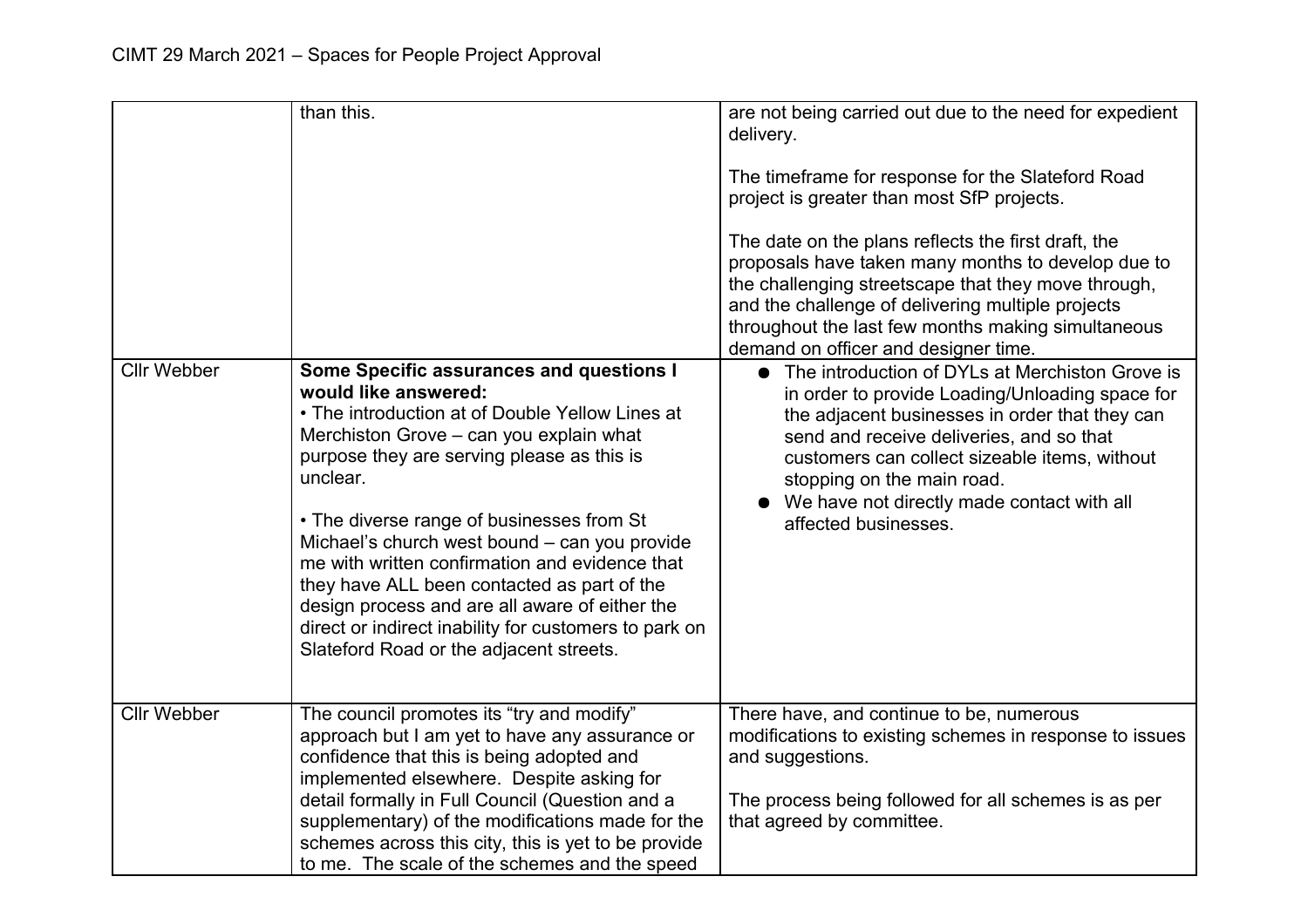|                     | of introduction is leading to mistakes and<br>increasing the risk to many more residents, those<br>that live along the routes and use them every<br>day. I would far rather see a halt to ALL further<br>schemes being progressed, the schemes<br>installed IMPROVED and a measure of<br>awareness recognised in terms of the magnitude<br>of the task that is being asked of here. And<br>frankly the fact that this new scheme is being<br>presented for comment concurrently with a city-<br>wide consultation on making the scheme<br>permanent is duplicitous. All new schemes<br>should be halted, if for no other reason as to<br>ensure we do not waste any tax payer's money,<br>waste officer time or cause undue stress and |                                                                                                                                                                                                                                                                                                       |
|---------------------|----------------------------------------------------------------------------------------------------------------------------------------------------------------------------------------------------------------------------------------------------------------------------------------------------------------------------------------------------------------------------------------------------------------------------------------------------------------------------------------------------------------------------------------------------------------------------------------------------------------------------------------------------------------------------------------------------------------------------------------|-------------------------------------------------------------------------------------------------------------------------------------------------------------------------------------------------------------------------------------------------------------------------------------------------------|
|                     | anxiety to local residents who are confused by<br>the dual processes taking place and their feelings<br>of exclusion in the primary process for Slateford<br>Road                                                                                                                                                                                                                                                                                                                                                                                                                                                                                                                                                                      |                                                                                                                                                                                                                                                                                                       |
| <b>Cllr Corbett</b> | I cycle this stretch very frequently so I have quite<br>a lot of comments below. However, that is in the<br>context of being very supportive overall of the<br>scheme, especially so given that it completes the<br>link between the Lanark Road / Longstone<br>schemes and the Dundee Street scheme. Even<br>colleagues who have been sceptical of those<br>other schemes will surely welcome the link being<br>completed.                                                                                                                                                                                                                                                                                                            | The general context of support for the following<br>comments is noted.                                                                                                                                                                                                                                |
|                     | <b>GENERAL COMMENTS</b><br>1. Given the extent to which this scheme<br>makes use of the existing bus lanes, it is<br>important that these bus lane times are<br>extended. Where the bus lanes are free<br>just now they feel safe for cycling but there                                                                                                                                                                                                                                                                                                                                                                                                                                                                                | 1. All parking and loading will be removed from the<br>bus lanes, however the time of the bus lanes will not<br>change. This was considered during the design<br>development stage but has not been taken forward<br>for specific technical reasons. More information can<br>be provided if required. |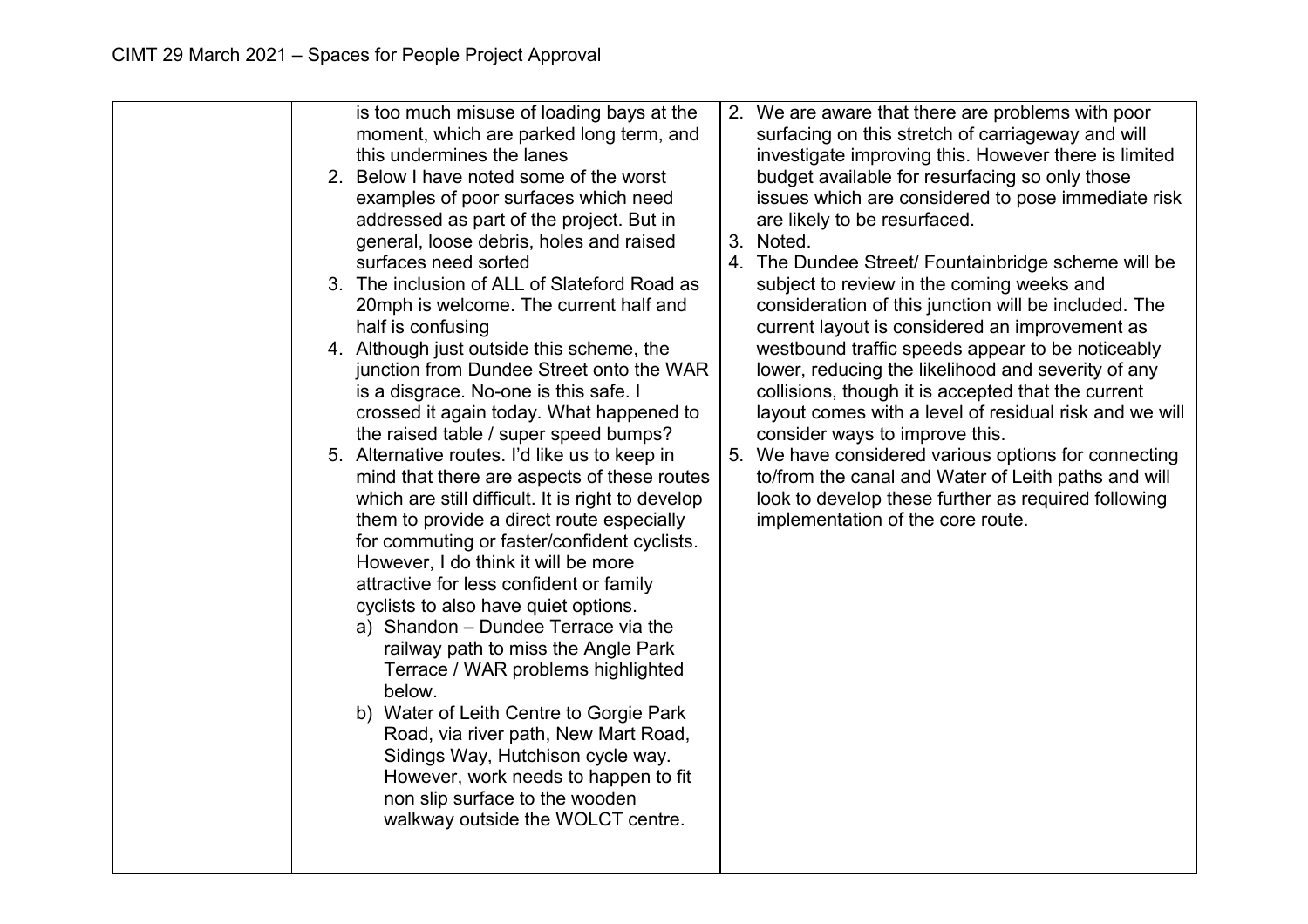| <b>SPECIFIC COMMENTS</b>                                                 | 1. We will review this location with a presumption to<br>remove the loading. |
|--------------------------------------------------------------------------|------------------------------------------------------------------------------|
| Starting from the West                                                   | 2. It is not simple to change the signals at this junction                   |
|                                                                          | and is not realistically within the scope of a SfP                           |
| $\mathbf{1}$ .<br>What is the purpose of the loading bays just           | temporary intervention.                                                      |
| at the bridge over the river on the other side                           | 3. We will work with the enforcement team to ensure                          |
| of the road to the WOL trust building?                                   | enforcement takes place if issues arise.                                     |
| 2.<br>The junction with Craiglockhart Avenue is                          | 4. Noted                                                                     |
| the first big test. The surface is poor here                             | i. These designs are based on an OS base map                                 |
| and dangerous. Coming from the west,                                     | which may differ from exact proportions on site. If                          |
| most people will cycle straight through so                               | the railings are removed there is a risk of                                  |
| stay in the left side which is fine. Coming                              | pedestrians walking east stepping off the kerb                               |
| from the city side, however, the phasing of                              | without checking and coming into conflict with an                            |
| the lights means going out onto the right                                | eastbound bicycle. Officers will review the layout                           |
| lane which feels very exposed. Can't we                                  | on site before considering the removal of the                                |
| change the light configuration to allow                                  | railings to ensure this can be considered safe.                              |
| cyclists in the left lane to go straight                                 | We can look into this.                                                       |
| through?                                                                 | iii. Noted                                                                   |
| 3.<br>Can we make sure the loading bays outside                          | iv. Agreed. It is not the intention that dismounting will                    |
| 201 Slateford Road etc are enforced and                                  | be the default option. Cycle logos are added to                              |
| not parked in?                                                           | the approach lanes to indicate that cyclists should                          |
| 4.<br>The railway bridge is a challenge, I                               | be expected on the carriageway. The cycle lanes                              |
| acknowledge. It is one we may have to                                    | should make it easier to filter past queuing traffic.                        |
| revisit in light of experience:                                          | 5. We are confident that this is an appropriate                              |
| Why aren't we removing the railings straight                             | arrangement, though there is the potential for                               |
| away?                                                                    | conflict between people cycling and vehicles using                           |
| Can we remove or at least block off the                                  | the loading bay, this conflict exists now, and should                        |
| false footway that leads from the Slateford                              | be mitigated by the clear presence of people                                 |
| Station steps to the bridge. It is dangerous                             | cycling.                                                                     |
| and misleading.                                                          | 6. Correct. There is an erroneous comment related to                         |
| I am glad to see Meggetgate no right turn in<br>$\overline{\phantom{0}}$ | cycleway.                                                                    |
| place. However, it is still too often breached.                          | 7. Generally Loading and Parking will be restricted on                       |
| The way the bridge interacts with the<br>$\blacksquare$                  | the mane road.                                                               |
| junction to Chesser Ave is important. When                               | 8. We will consider resurfacing requirements where                           |
| I am coming from Lanark Road side I move                                 | these can be met within budget.                                              |
| out into the middle of the road before the                               | 9. Noted. As above.                                                          |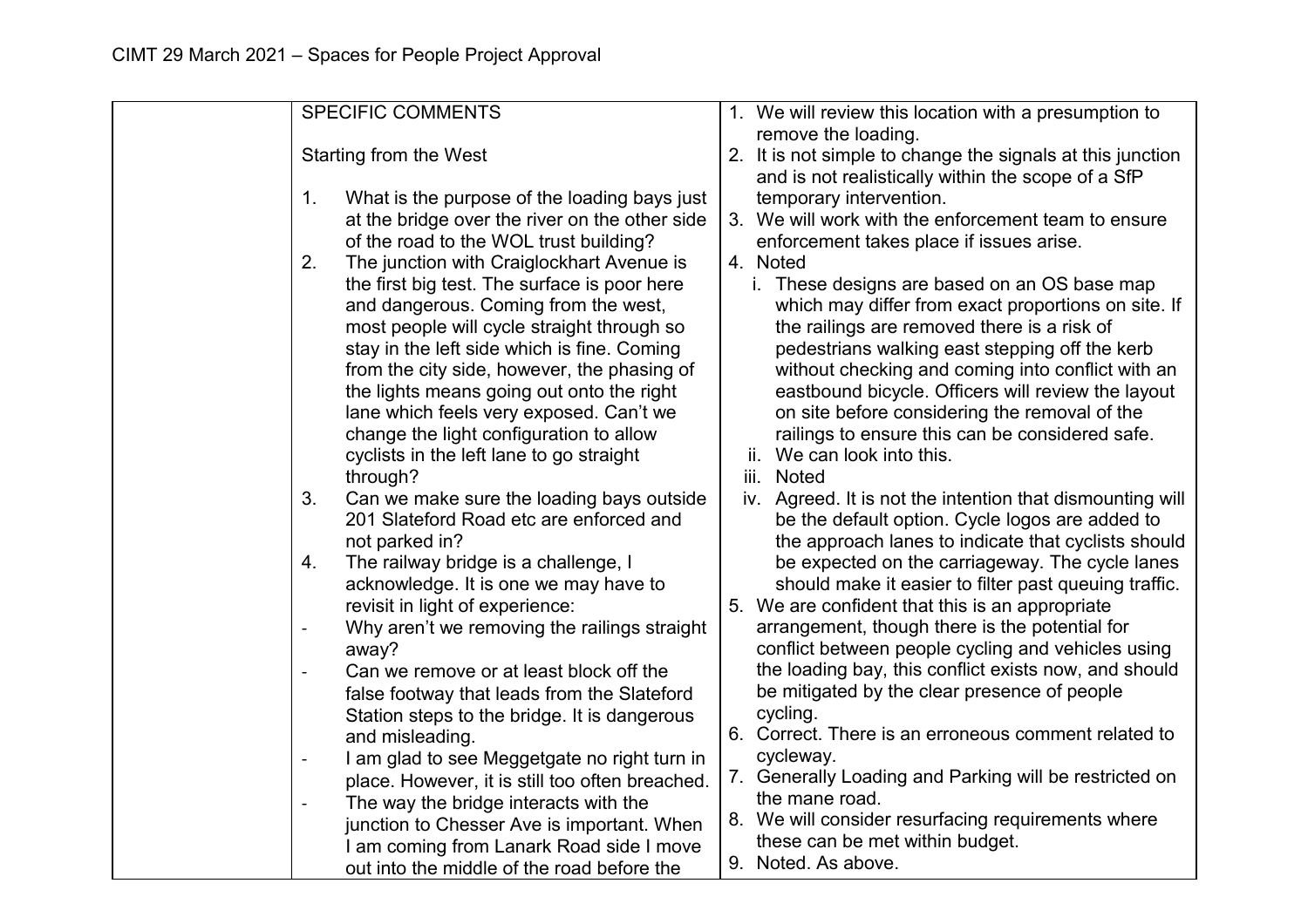|     | bridge so that I am positioned in the right     |             | 10. Loading will be permitted from across the cycle lane |
|-----|-------------------------------------------------|-------------|----------------------------------------------------------|
|     | lane to go through to Slateford Road.           |             | during off-peak times. Loading vehicles will stop in     |
|     | However, that is being a confident and quite    |             | the westbound lane. Passing vehicles will need to        |
|     | fast cyclist. It is not an easy move for a less |             | cross the centreline, however at these times             |
|     | confident cyclist, so I can see the logic of    |             | eastbound vehicles will be able to stray into the Bus    |
|     | lane, orcas and then dismount to cross on       |             | Lane. This arrangement has been carefully                |
|     | foot at Chesser Avenue. However, that's not     |             | discussed and agree with Lothian Buses.                  |
|     | what faster or more confident cyclists will     |             | 11. Noted. As above re surfacing.                        |
|     | do. They will continue to do as I outline       |             | 12. Noted. As above.                                     |
|     | above. As along as the design allows for        |             | 13. Parking will be removed. Bus lane operational hours  |
|     | both options to be equally legitimate that is   |             | will remain as current.                                  |
|     | okay. I don't want cyclists getting off to walk | 14. Agreed. |                                                          |
|     | to be seen as the only option.                  |             | ii. Noted                                                |
| 5.  | Just checking that the loading at Dominos       |             | iii. The south end of Stewart Terrace is very narrow     |
|     | Pizza etc is okay. That part can get busy       |             | and blocking it off would require the introduction       |
|     | and chaotic at times.                           |             | of a turning head. While possible this would be a        |
| 6.  | Coming from the city side going west, I am      |             | more significant imposition of local journeys. We        |
|     | assuming that it is just use of the bus lane    |             | will look to revise the drawings to maximise the         |
|     | after St Cuthberts Church to Chesser Ave.       |             | availability of pedestrian space and fully block the     |
|     | The plan seems to indicate a segregation        |             | banned right turn. If issues persist officers could      |
|     | too.                                            |             | consider a more significant intervention such as a       |
| 7.  | There are 4 or 5 loading bays at Appin          |             | closure during project review.                           |
|     | Place on the main road that are just            |             | iv. We have increased the size of the ASL and cycle      |
|     | permanently parked in                           |             | logos will be added to the two lanes indicated           |
| 8.  | There is a bad hole in the road just at the     |             | correct positioning, and for motorists to expect         |
|     | junction with Hutchison Crossway                |             | cycles in both lanes.                                    |
| 9.  | The surface on the road at the bus stop         |             | v. We will increase the size of the AS here also.        |
|     | outside 167 Slateford Road is in very poor      |             | vi. Yes the railings will be removed.                    |
|     | condition                                       |             | vii. Noted. As above re surfacing.                       |
| 10. | I am not sure I understand how loading etc      |             | 15. Noted. As above re surfacing.                        |
|     | at the shops where the chemist, Malones         | 16. Noted.  |                                                          |
|     | etc is going to work. It tends to get busy      |             | i. Noted. As above re surfacing.                         |
|     | here. Maybe one to discuss.                     | ii. Noted.  |                                                          |
| 11. | The quality of surface outside the old          |             | iii. Angle Park Terrace does present a challenge. The    |
|     | Waddies building is really poor                 |             | intention is to install segregated cycleways on the      |
| 12. | Some patching work is needing done              |             | approach to each of the signalised junctions. It appears |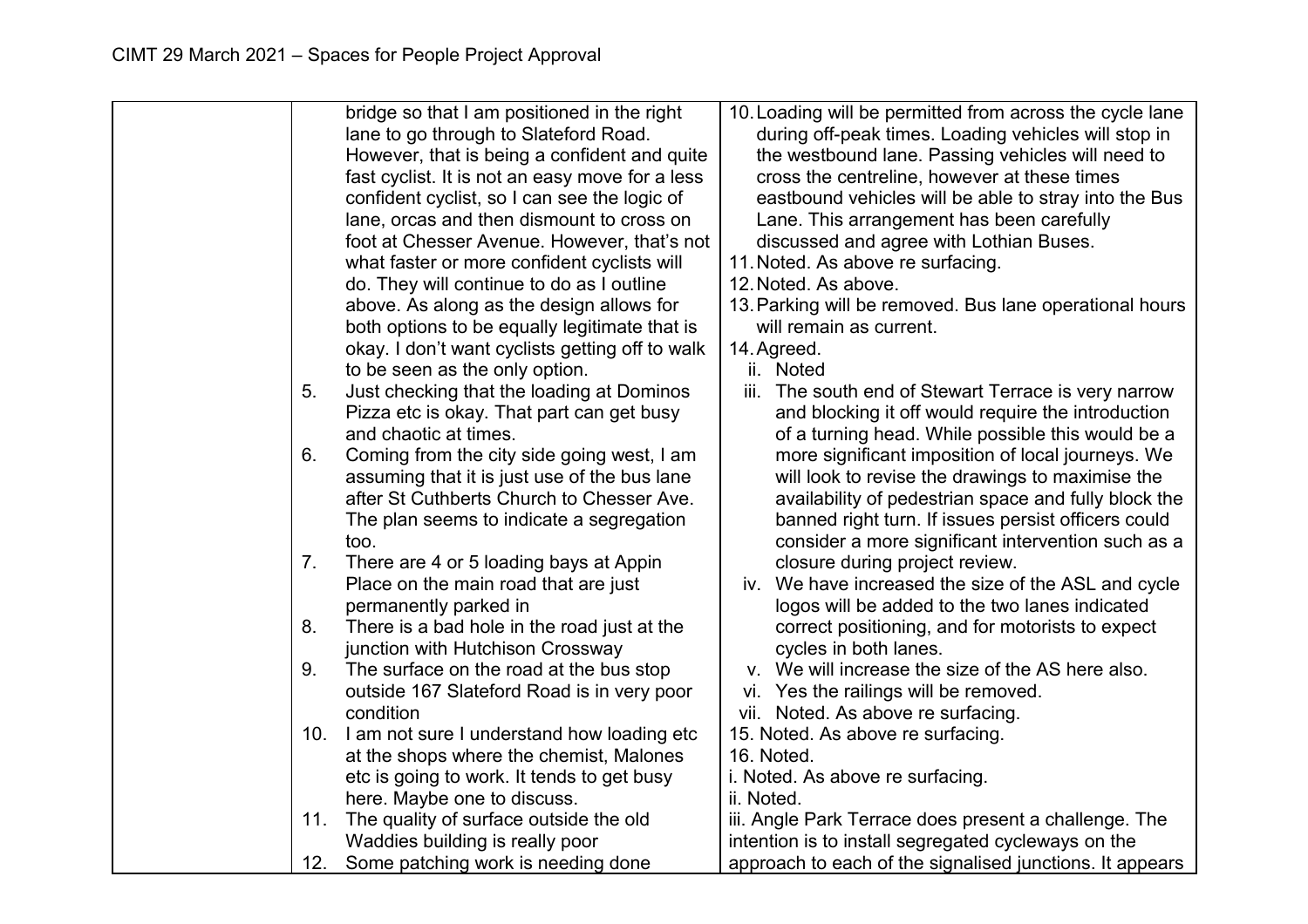|                          | around the junction with Hermand Crescent     | that the OS base map presents APT as being narrower            |
|--------------------------|-----------------------------------------------|----------------------------------------------------------------|
|                          | along as far as the Freewheelin' bike shop.   | than it actually is, so it is difficult to present exactly the |
| 13.                      | The bus lane between Slateford Gait and       | form this design will take without further investigation.      |
|                          | Robertson Ave needs to be 7 days and          | However, it is assumed that the existing advisory lane         |
|                          | longer hours as it is parked most of the      | will be largely removed.                                       |
|                          | time.                                         | iv. We will consider the placement of the Loading and          |
| 14.                      |                                               | Parking on APT to minimise the impact on the                   |
|                          | The stretch from Robertson Ave junction to    | proposals.                                                     |
|                          | Shandon Place junction isn't easy.            |                                                                |
| $\overline{\phantom{0}}$ | Going out of town is not so bad especially    |                                                                |
|                          | with the change of lights from Slateford      |                                                                |
|                          | Road to Shandon Place meaning that            |                                                                |
|                          | cyclists can stay in the left lane to go      |                                                                |
|                          | straight on.                                  |                                                                |
|                          | Have we considered blocking Stewart           |                                                                |
|                          | Terrace off? Despite the prohibition on       |                                                                |
|                          | Right turn down there and Robertson Ave it    |                                                                |
|                          | is breached constantly.                       |                                                                |
| $\overline{\phantom{a}}$ | Coming into town, approaching the             |                                                                |
|                          | Robertson Ave lights requires cyclists to     |                                                                |
|                          | move across into the right lane which feels   |                                                                |
|                          | vulnerable.                                   |                                                                |
|                          | Then you have a choice, either go into the    |                                                                |
|                          | segregated lane to go straight on or right to |                                                                |
|                          | Shandon Place in which case you don't go      |                                                                |
|                          | into segregated lane. That needs to have      |                                                                |
|                          | equal weight, especially if cyclists want to  |                                                                |
|                          | avoid going through Angle Park Terrace etc    |                                                                |
|                          | and prefer (as many will) to go up Shandon    |                                                                |
|                          | Place and along the railway path from         |                                                                |
|                          | Harrison Place to Dundee Terrace.             |                                                                |
|                          | Are we removing the railings here? I think    |                                                                |
|                          | they should be.                               |                                                                |
| $\qquad \qquad -$        | The surface needs work at the junction with   |                                                                |
|                          | Shandon Place: a couple of big holes or       |                                                                |
|                          | uneven raised surfaces                        |                                                                |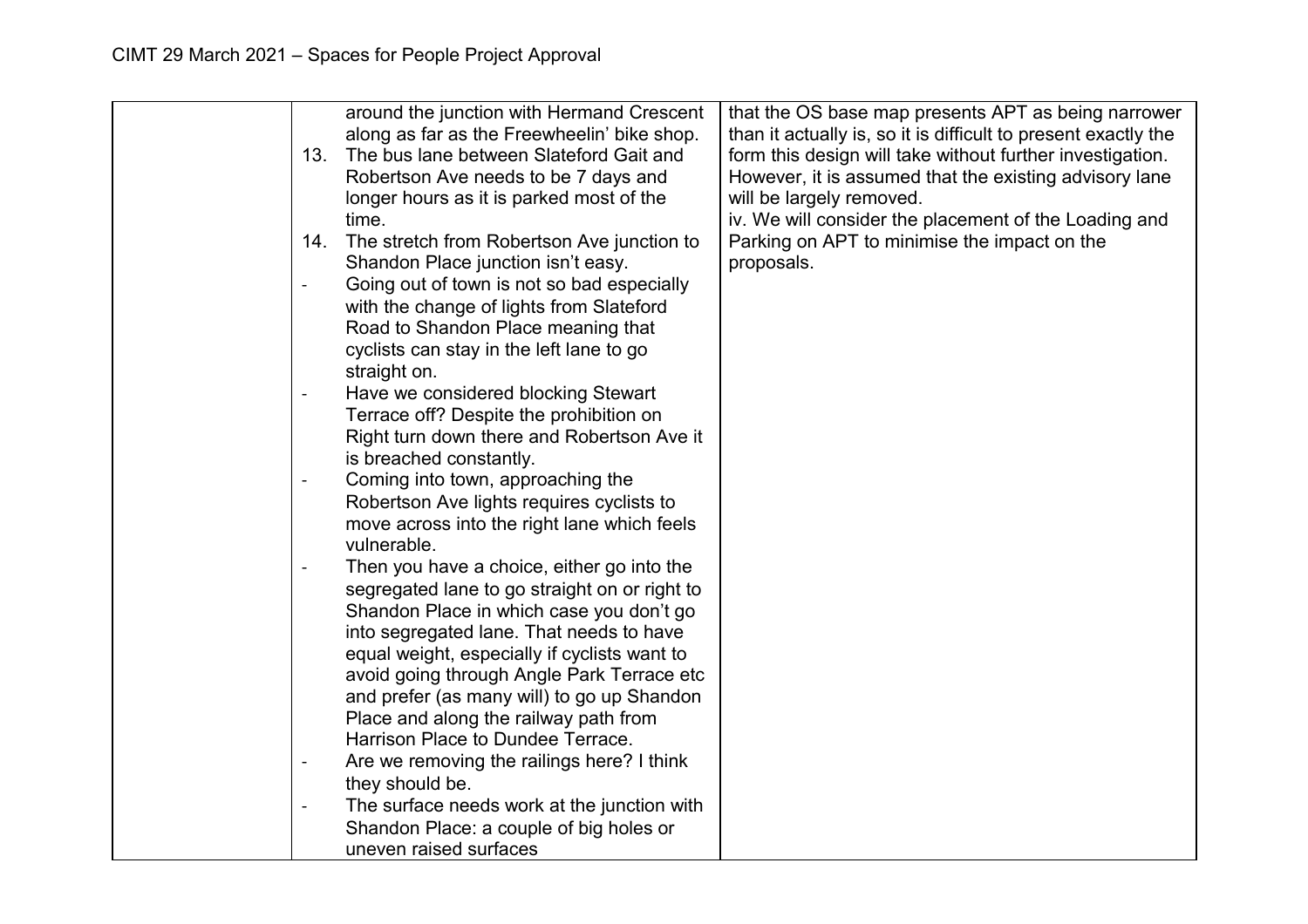|                                  | Along the next stretch there are a couple of<br>15.<br>really bad surfaces on the Caley Brewery<br>side. The surface is also awful outside St<br>Michaels Church<br>The hardest bit of all is Angle Park Terrace:<br>16.<br>Again surface issues: outside 73 APT and<br>$\overline{a}$<br>at the Henderson Terrace junction<br>The junction at Henderson Terrace is not<br>$\overline{a}$<br>attractive and will remain so until the<br>problem of cars coming far too fast out of<br>the WAR through red lights is sorted.<br>Personally I would not advise anyone who is<br>apprehensive to avoid this part. Instead I'd<br>advise them to come off at Shandon Place<br>and access the railway path at Harrison<br>Place or come off at Primrose Terrace and<br>go through the gate to access the railway<br>path. Coming from town to the WAR /<br>Henderson junction is also horribly exposed<br>I am assuming that the barely visible<br>painted lane on APT is going. I can't see it<br>on the plans<br>There are still a lot of loading bays on APT.<br>How do we avoid them being parking bays? |                                                                                                              |
|----------------------------------|---------------------------------------------------------------------------------------------------------------------------------------------------------------------------------------------------------------------------------------------------------------------------------------------------------------------------------------------------------------------------------------------------------------------------------------------------------------------------------------------------------------------------------------------------------------------------------------------------------------------------------------------------------------------------------------------------------------------------------------------------------------------------------------------------------------------------------------------------------------------------------------------------------------------------------------------------------------------------------------------------------------------------------------------------------------------------------------------------------|--------------------------------------------------------------------------------------------------------------|
| <b>Edinburgh Access</b><br>Panel | We are concerned that your proposals will<br>drastically reduce the availability of blue badge                                                                                                                                                                                                                                                                                                                                                                                                                                                                                                                                                                                                                                                                                                                                                                                                                                                                                                                                                                                                          | We will be creating Loading areas on side streets at<br>each location where Loading is removed from the main |
|                                  | parking - ie blue badge parking in places where<br>loading is not currently prohibited by double-blips.                                                                                                                                                                                                                                                                                                                                                                                                                                                                                                                                                                                                                                                                                                                                                                                                                                                                                                                                                                                                 | road, which will also provide for Blue Badge holders.                                                        |
|                                  | What alternative parking facilities do you propose                                                                                                                                                                                                                                                                                                                                                                                                                                                                                                                                                                                                                                                                                                                                                                                                                                                                                                                                                                                                                                                      |                                                                                                              |
|                                  | to make available for people whose only option                                                                                                                                                                                                                                                                                                                                                                                                                                                                                                                                                                                                                                                                                                                                                                                                                                                                                                                                                                                                                                                          |                                                                                                              |
|                                  | for getting about is to use their car and blue                                                                                                                                                                                                                                                                                                                                                                                                                                                                                                                                                                                                                                                                                                                                                                                                                                                                                                                                                                                                                                                          |                                                                                                              |
|                                  | badge? One option you should consider is to                                                                                                                                                                                                                                                                                                                                                                                                                                                                                                                                                                                                                                                                                                                                                                                                                                                                                                                                                                                                                                                             |                                                                                                              |
|                                  | create disabled bays round the corner from the                                                                                                                                                                                                                                                                                                                                                                                                                                                                                                                                                                                                                                                                                                                                                                                                                                                                                                                                                                                                                                                          |                                                                                                              |
|                                  | main road in each side street.                                                                                                                                                                                                                                                                                                                                                                                                                                                                                                                                                                                                                                                                                                                                                                                                                                                                                                                                                                                                                                                                          |                                                                                                              |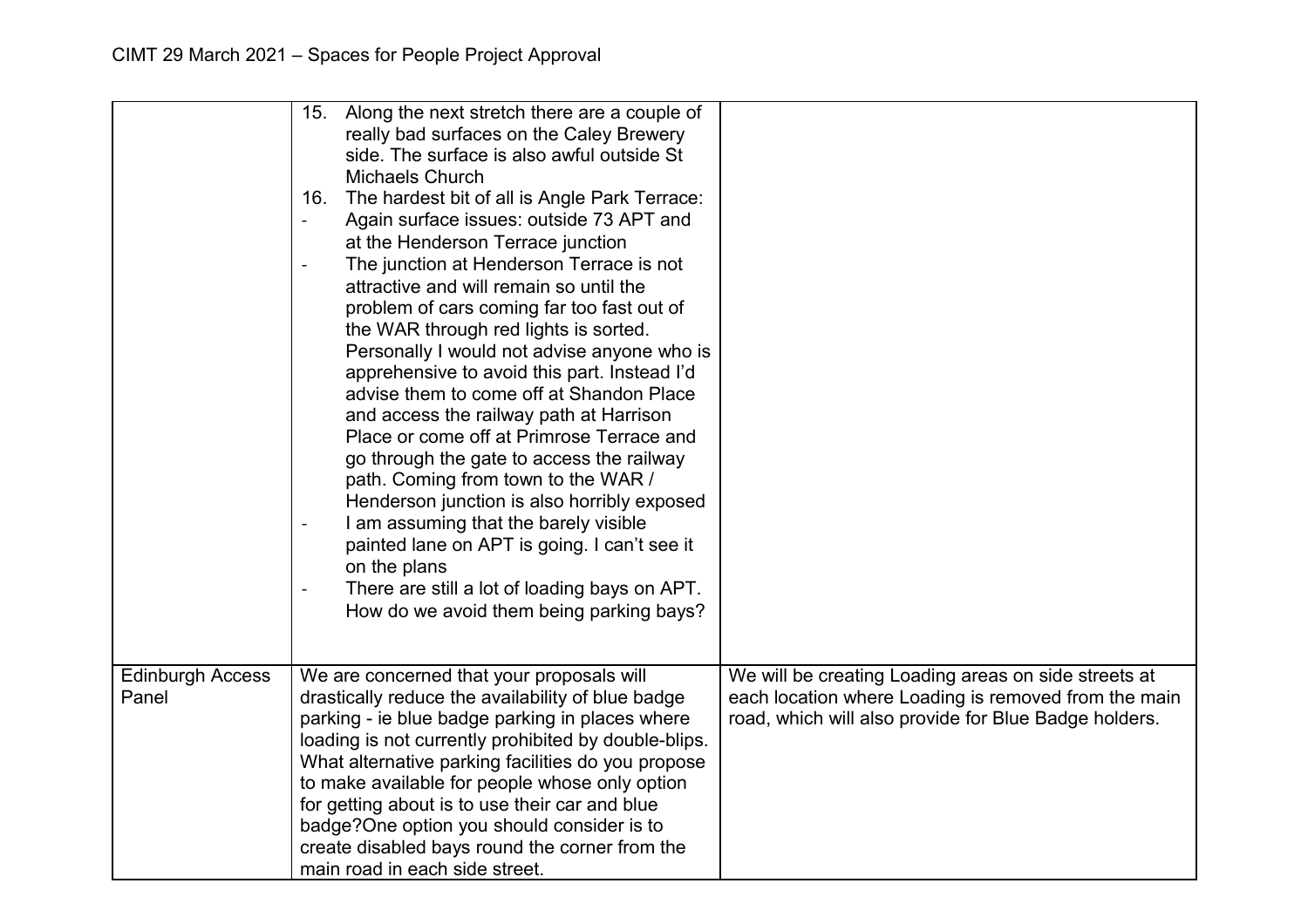| <b>Edinburgh Access</b><br>Panel          | According to the latest version of your City<br>Mobility Plan (CMP), "the use of private cars is<br>lowest in the hierarchy." However, the IIA says,<br>"Policies also take account of ensuring parking is<br>provided for people with mobility difficulties".<br>Please outline what these policies are and how<br>they are evidenced by the Slateford Road<br>proposals.                                                          | As above, loading facilities (available as Blue Badge<br>parking) will be provided on side roads.                                                                                                         |
|-------------------------------------------|-------------------------------------------------------------------------------------------------------------------------------------------------------------------------------------------------------------------------------------------------------------------------------------------------------------------------------------------------------------------------------------------------------------------------------------|-----------------------------------------------------------------------------------------------------------------------------------------------------------------------------------------------------------|
| <b>Edinburgh Access</b><br>Panel          | We support your proposal to tighten radii by<br>creating build-outs provided the surfaces are<br>suitable for wheelchair users and others with<br>mobility difficulties.<br>If you install Sheffield stands on these build-outs,<br>it's important to ensure they're not an obstruction<br>to pedestrians. You should ensure a clear<br>footway width of at least 2m, taking into account<br>the length of a full-size parked bike. | Minimum footway clearance will be provided.                                                                                                                                                               |
| <b>Edinburgh Access</b><br>Panel          | We are pleased to see you propose to erect a<br>sign telling cyclists to dismount when the cycle<br>lane issues on to the footway. You should make<br>this sign as prescriptive as possible. Otherwise it<br>will be regarded as merely advisory and therefore<br>ignored - like the "cyclists dismount" signs on the<br>canal tow-path.                                                                                            | The exact wording of the sign is yet to be finalised but<br>the input is noted.                                                                                                                           |
| <b>Edinburgh Access</b><br>Panel          | Note incidentally that we would like to see similar<br>signs at other places where cycle lanes issue on<br>to the footway - notably at Greenside Place and<br>Holyrood Park Road.                                                                                                                                                                                                                                                   | This is not within the scope of this scheme, however it<br>is possible for people cycling to safely share areas of<br>paving with people walking and depending on the<br>context of the site in question. |
| <b>Edinburgh Living</b><br><b>Streets</b> | We are disappointed at the apparent failure to<br>make any significant improvement to the walking<br>space in this scheme, which in many places is                                                                                                                                                                                                                                                                                  | Street clutter – including Guardrail where appropriate –<br>will be removed.                                                                                                                              |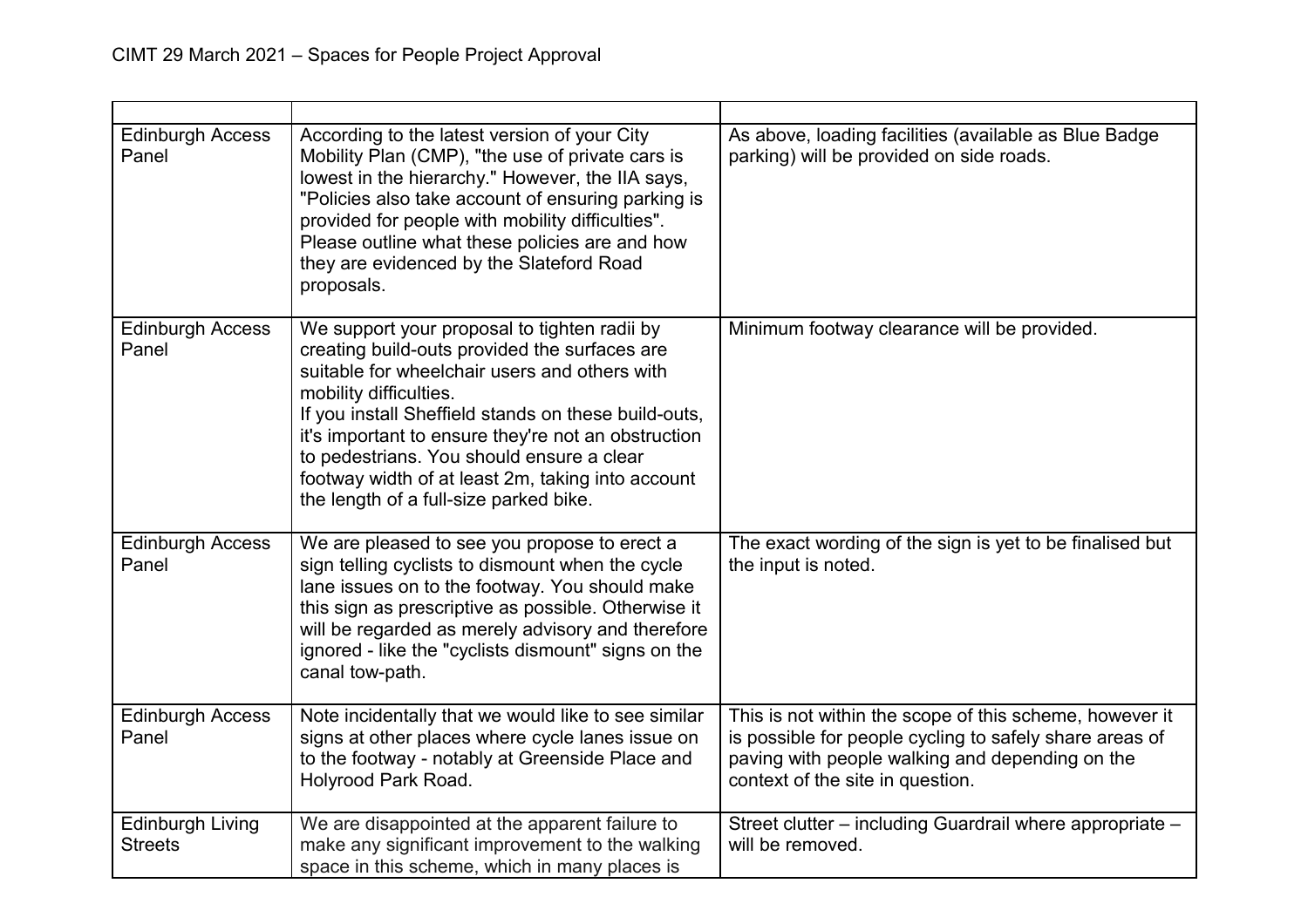|                                           | inadequate and certainly does not permit<br>social/physical distancing. Many of the<br>pavements on Slateford Road are far too narrow -<br>barely a metre in places - this must be<br>addressed. We assume that redundant and<br>unnecessarystreet furniture/clutter will be                                                                                                 |                                                                                                                                                                                                                                                                                                                                                                                                                                                                         |
|-------------------------------------------|------------------------------------------------------------------------------------------------------------------------------------------------------------------------------------------------------------------------------------------------------------------------------------------------------------------------------------------------------------------------------|-------------------------------------------------------------------------------------------------------------------------------------------------------------------------------------------------------------------------------------------------------------------------------------------------------------------------------------------------------------------------------------------------------------------------------------------------------------------------|
|                                           | removed as a matter of course                                                                                                                                                                                                                                                                                                                                                |                                                                                                                                                                                                                                                                                                                                                                                                                                                                         |
| <b>Edinburgh Living</b><br><b>Streets</b> | Comments on specific locations:<br>Slateford Road / Craiglockhart road - pedestrian<br>crossings only on 2 of 3 arms.                                                                                                                                                                                                                                                        | Change to traffic signalised junctions are beyond the<br>scope of this temporary intervention.                                                                                                                                                                                                                                                                                                                                                                          |
|                                           | Slateford underbridge Bridge at Slateford station /<br>Asda - inadequate pedestrian space; it also looks                                                                                                                                                                                                                                                                     | No pavement is being removed.                                                                                                                                                                                                                                                                                                                                                                                                                                           |
|                                           | like plans have removed part of the existing<br>pavement??<br>Slateford / Chesser Junction - why are cyclists<br>apparently being given access to the pavement?<br>Slateford railway overbridge - very narrow<br>pavement on the south side of the bridge                                                                                                                    | Some cyclists may find the need to continue East from<br>the offside lane at this junction daunting and may prefer<br>to leave the carriageway and cross on foot, before re-<br>embarking on the East side of the junction. This facility<br>is to enable this.                                                                                                                                                                                                         |
|                                           | remains.<br>Slateford Road / Robertson Ave - a hazardous<br>junction with only a pedestrian crossing on 1 of<br>the 5 arms. Stewart Terrace entrance should be<br>blocked to vehicle traffic completely.<br>Slateford Road / Ashley junction - pedestrian                                                                                                                    | There is no pavement on the south side under the<br>railway bridge. The narrow pavement on the North side<br>is retained. We will seek to remove the guardrail<br>following on-site assessments once the scheme has<br>been implemented.                                                                                                                                                                                                                                |
|                                           | crossing only on 2 of the 3 arms.<br>Slateford Road at the Slateford Colonies - very<br>narrow pavement remains on the south side<br>Slateford Road between Ashley and Harrison - no<br>pedestrian crossing facilities<br>Angle Park / WAR / Henderson Terrace -<br>Pedestrian crossing only on one arm of 4 way<br>junction<br>Shandon Place / Hermand Crescent / Robertson | The south end of Stewart Terrace is very narrow and<br>blocking it off would require the introduction of a turning<br>head. While possible this would be a more significant<br>imposition of local journeys. We will look to revise the<br>drawings to maximise the availability of pedestrian<br>space and fully block the banned right turn. If issues<br>persist officers could consider a more significant<br>intervention such as a closure during project review. |
|                                           | Ave - there seem to be no plans to remove the<br>guardrail we highlighted in our pavement clutter<br>survey, at the overbridge. The south side                                                                                                                                                                                                                               | Change to traffic signalised junctions are beyond the<br>scope of this temporary intervention.                                                                                                                                                                                                                                                                                                                                                                          |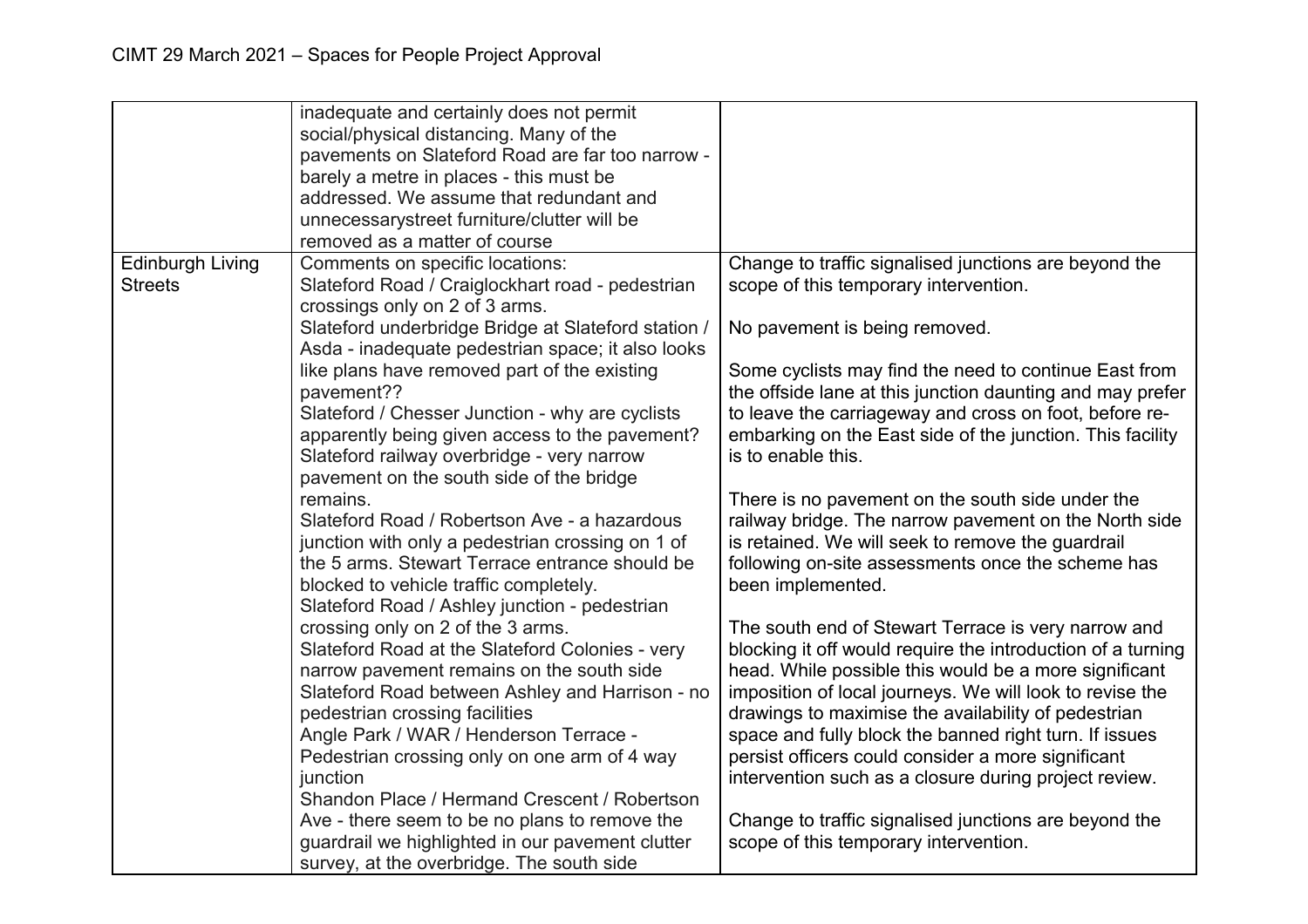|        | pavement there is substandard in width and<br>social distancing by stepping into the carriageway<br>is made impossible by the guardrail which must<br>be removed.                                                                                                                                                                                                                                                                                                                                                                                                                                                                                      | There is very little scope for pavement widening at this<br>point. However the presence of the cycleway will make<br>it easier for people to step off the kerb when passing.<br>Change to traffic signalised junctions are beyond the<br>scope of this temporary intervention.<br>This guardrail will be removed - Site Clearance<br>drawings include removal of all guardrail.                                                                                                              |
|--------|--------------------------------------------------------------------------------------------------------------------------------------------------------------------------------------------------------------------------------------------------------------------------------------------------------------------------------------------------------------------------------------------------------------------------------------------------------------------------------------------------------------------------------------------------------------------------------------------------------------------------------------------------------|----------------------------------------------------------------------------------------------------------------------------------------------------------------------------------------------------------------------------------------------------------------------------------------------------------------------------------------------------------------------------------------------------------------------------------------------------------------------------------------------|
| Spokes | Spokes strongly welcomes this project as a way<br>to connect the Spaces for People schemes on<br>Lanark Road, Longstone Road and Dundee<br>Street/Fountainbridge. This provides an<br>enhanced cycle route from the city bypass to the<br>centre of Edinburgh. Slateford Road can be a<br>hostile route to cycle on and the improvements<br>detailed are welcomed.                                                                                                                                                                                                                                                                                     | Noted.                                                                                                                                                                                                                                                                                                                                                                                                                                                                                       |
|        | <b>General Comments:</b><br>As cyclists will need to use bus lanes for large<br>stretches, operating hours should be extended to<br>7-7-7 to protect them further. This is in-line with<br>future CEC plans and those being delivered by<br>the Bus Priority Rapid Deployment Fund.<br>Markings and symbols should be applied across<br>the several busy junctions on this route to<br>highlight the presence of cyclists. Particularly at<br>the Chesser Avenue, Craiglockhart Avenue and<br>Robertson Avenue junctions where cyclists in<br>certain directions are starting from the centre<br>lanes.<br>Significant patching or resurfacing will be | <b>General</b><br>Bus lanes hours of operation will remain as present.<br>We will look at update junction designs with more clear<br>markings for cycles through junctions.<br>We are aware that there are problems with poor<br>surfacing on this stretch of carriageway and will<br>investigate improving this. However there is limited<br>budget available for resurfacing so only those issues<br>which are considered to pose immediate risk are likely<br>to be resurfaced.<br>Noted. |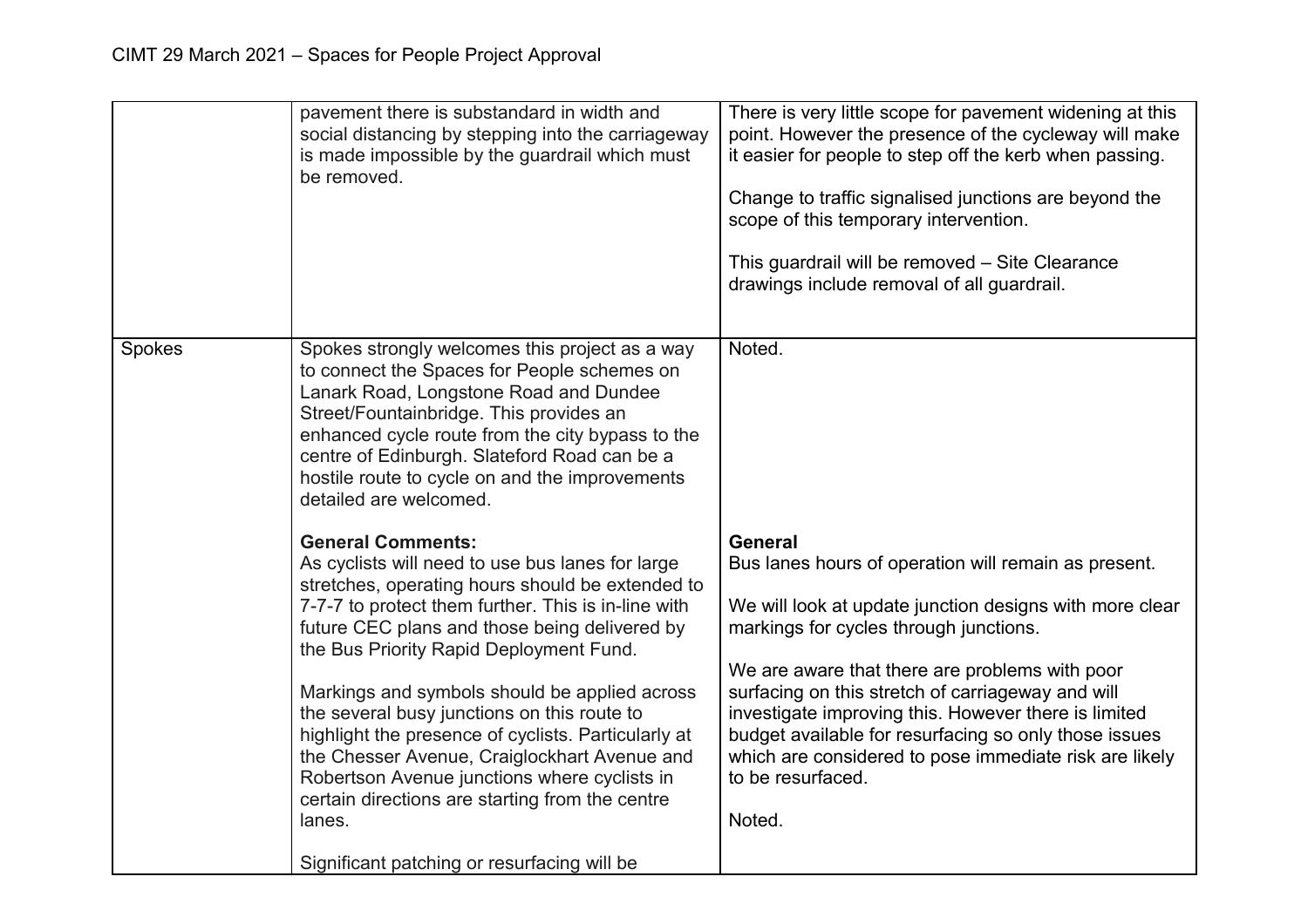|        | required across the entirety of this scheme to<br>address the often very poor surface quality. This<br>includes where previous patching is now resulting<br>in a danger to cyclists.<br>The speed limit reduction on the western side of<br>the route is welcomed, however it should be<br>noted that there is a current issue with lack of<br>compliance in the existing sections of 20MPH in<br>this scheme. Compliance is likely to be even<br>poorer in the four lane section west of Hutchison<br>Crossway.                                                                                                                                                                                                                                                                                                                                                                                                                                                                                                                                      |                                                                                                                                                                                                                                                                                                                                                                                                                                                                                                                                                                                                                                                                                                                                                    |
|--------|-------------------------------------------------------------------------------------------------------------------------------------------------------------------------------------------------------------------------------------------------------------------------------------------------------------------------------------------------------------------------------------------------------------------------------------------------------------------------------------------------------------------------------------------------------------------------------------------------------------------------------------------------------------------------------------------------------------------------------------------------------------------------------------------------------------------------------------------------------------------------------------------------------------------------------------------------------------------------------------------------------------------------------------------------------|----------------------------------------------------------------------------------------------------------------------------------------------------------------------------------------------------------------------------------------------------------------------------------------------------------------------------------------------------------------------------------------------------------------------------------------------------------------------------------------------------------------------------------------------------------------------------------------------------------------------------------------------------------------------------------------------------------------------------------------------------|
| Spokes | SLA-12727-1100-10: Should the entrance signs<br>to the 20MPH zone not be Diagram 674 (20<br>Zone) as opposed to Diagram 670 (20 Limit)?<br>The middle sheet mentions "Proposed extension<br>of bus lane" but there is no bus lane on the<br>drawing. This is presumably a mistake.<br>The middle defenders opposite Allan Park Road<br>appear to be in an awkward position for those<br>joining the cycle lane. Could these defenders be<br>moved forward/back respectively to allow a<br>greater clear area for cyclists to join/leave?<br>The railway bridge here is a difficult challenge.<br>We feel that large, full lane cycle logos, similar to<br>what is proposed on Angle Park Terrace and<br>what is in place at the west of Dundee Street,<br>may be more suitable. The proposed advisory<br>lanes will need to be driven in by vehicles,<br>potentially reducing their effectiveness across the<br>city. It appears that one defender may need to be<br>removed westbound at the bridge to allow larger<br>vehicles to move to the left. | Yes. This will be revised before work commences.<br>The bus lane comment is from a previous version of the<br>designs.<br>The location of defenders will ensure right turning<br>manoeuvres are not hindered.<br>The designs have been amended so as retain standard<br>carriageway lane widths. Westbound cyclists will<br>remain in the general running lane between Hutchison<br>Terrace and Meggetgate.<br>Cycle logos would likely be ineffective as most cyclists<br>would continue to adopt Secondary position through<br>the bridge between segregation on one side and on the<br>other. However the lack of a cycle lane would likely<br>mean that filtering would remain difficult as queueing<br>traffic would be more likely to block. |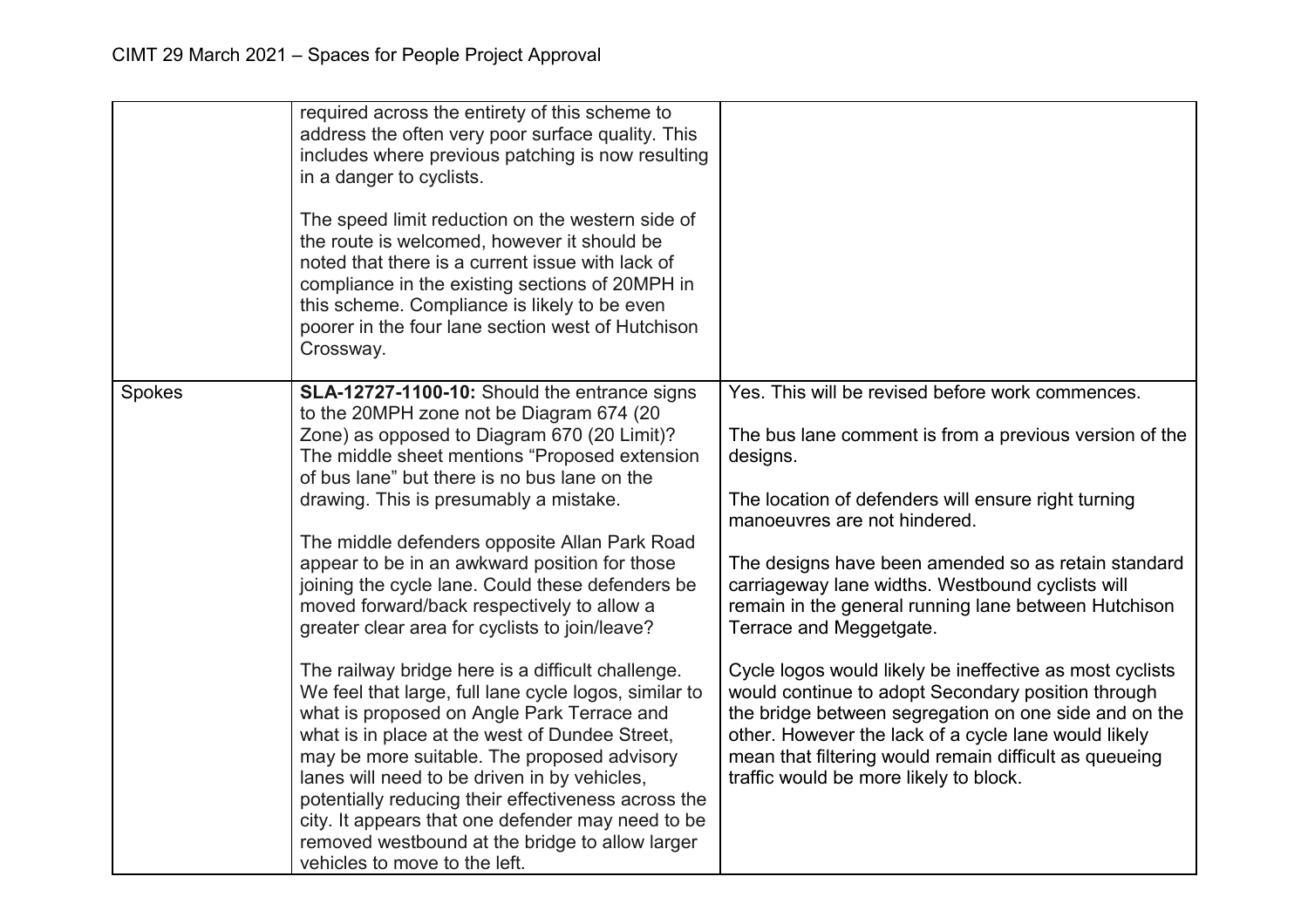| Spokes | SLA-12727-1100-11 Signage to show the option<br>of the crossing, such as the "Crossing Available"<br>signage on Quiet Route 12 may be useful. It<br>should be clear that any dismount signage only<br>applies to those using the dropped kerb as<br>opposed to those continuing on the carriageway.<br>For example, "Dismount if using crossing" below<br>the suggested sign. Signage or markings should<br>be added after the crossings to indicate to those<br>that have used it that they should rejoin the<br>carriageway.<br>The bottom sheet mentions "Proposed 1.7m light<br>segregation cycle lane with Wand Orca kerbs" in<br>the bus lane. This is presumably a mistake. | Noted – signage design is still being finalised.<br>This was from a previous version of the designs.                          |
|--------|------------------------------------------------------------------------------------------------------------------------------------------------------------------------------------------------------------------------------------------------------------------------------------------------------------------------------------------------------------------------------------------------------------------------------------------------------------------------------------------------------------------------------------------------------------------------------------------------------------------------------------------------------------------------------------|-------------------------------------------------------------------------------------------------------------------------------|
|        | SLA-12727-1100-11B On Hutchison Crossway<br>there is a ten-metre section of double yellow line<br>provided. This is presumably to maintain space<br>for loading but there does not appear to be any<br>commercial premises in the near vicinity that<br>would require loading space. This may serve to<br>annoy residents. Revoking part of the loading<br>prohibition on the existing single yellow lines may<br>be more useful if loading is in fact needed.                                                                                                                                                                                                                     | Noted. This is to make up for the loading bay in front of<br>the church, however a different solution may be<br>appropriate.  |
|        | There appears to have been a gap left to allow<br>cyclists to turn right into Hutchison Crossway<br>however it may be too long and inadvertently<br>allow people to park in the cycle lane.                                                                                                                                                                                                                                                                                                                                                                                                                                                                                        | Noted. Spacing of defenders will be considered to allow<br>right turns without creating the risk of inappropriate<br>parking. |
|        | SLA-12727-1100-12 The introduction of<br>segregated cycle lanes in this area is very<br>welcome. Where floating parking/loading bays<br>have been provided, tapering akin to Lanark<br>Road and Comiston Road should be provided                                                                                                                                                                                                                                                                                                                                                                                                                                                   | Noted. Parking/loading bays in this area are off-peak<br>only so Tapers may be unnecessary.                                   |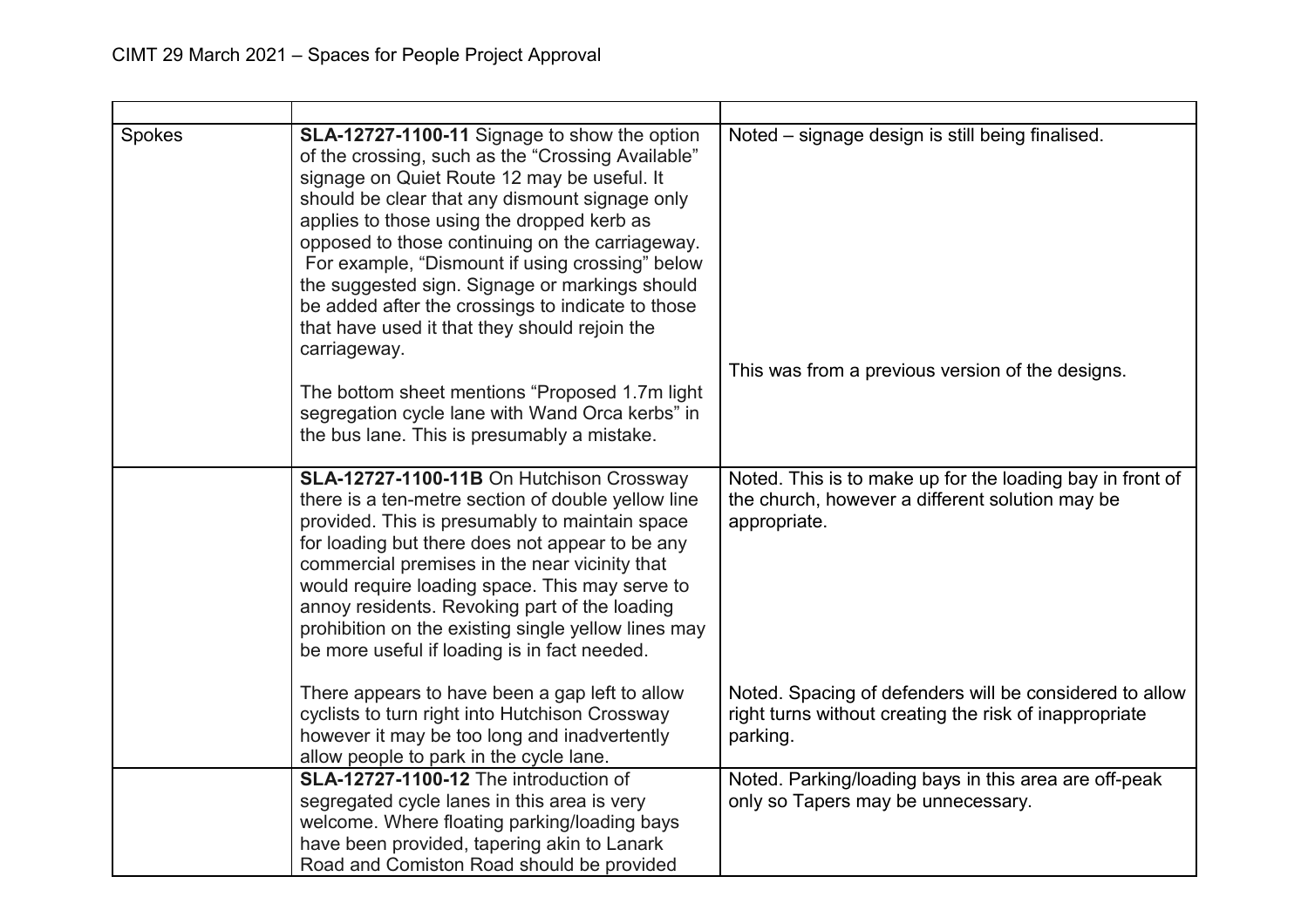| wherever possible.                                                                                  |                                                     |
|-----------------------------------------------------------------------------------------------------|-----------------------------------------------------|
|                                                                                                     | Noted.                                              |
| DYLs have been introduced on Moat Street, Moat                                                      |                                                     |
| Drive and Hermand Street, presumably to act as                                                      |                                                     |
| a loading area. Signage should be investigated to                                                   |                                                     |
| direct drivers to these loading areas and help                                                      |                                                     |
| prevent illegal parking in bus or cycle lanes. An<br>example that has previously been suggested for |                                                     |
| the Dundee Street/Fountainbridge project:                                                           |                                                     |
|                                                                                                     | There is no additional provision. Apologies for     |
| It is not clear what "cycling provision" is being                                                   | confusion.                                          |
| added to the bus lanes in the middle sheet. Is this                                                 |                                                     |
| referring to expanded operating hours? The lane                                                     |                                                     |
| widths also appear to be incorrect here.                                                            |                                                     |
| SLA-12727-1100-13                                                                                   | Noted. We will consider placement of defenders and  |
| Another defender may be required to reduce the                                                      | formalisation of cycle movements.                   |
| ease of illegally turning right here from Slateford                                                 |                                                     |
| Road to Stewart Terrace. There is also the                                                          |                                                     |
| potential to formalise cyclists being able to turn                                                  |                                                     |
| right. For example:                                                                                 |                                                     |
|                                                                                                     |                                                     |
| As previously mentioned, where loading areas                                                        | Noted.                                              |
| are provided (Merchiston Grove), signage should                                                     |                                                     |
| be investigated to make people aware of them                                                        |                                                     |
| and reduce illegal parking in unprotected                                                           |                                                     |
| bus/cycle lanes.                                                                                    |                                                     |
| SLA-12727-1100-14                                                                                   | Angle Park Terrace does present a challenge. The    |
| It is disappointing that more is not being                                                          | intention is to install segregated cycleways on the |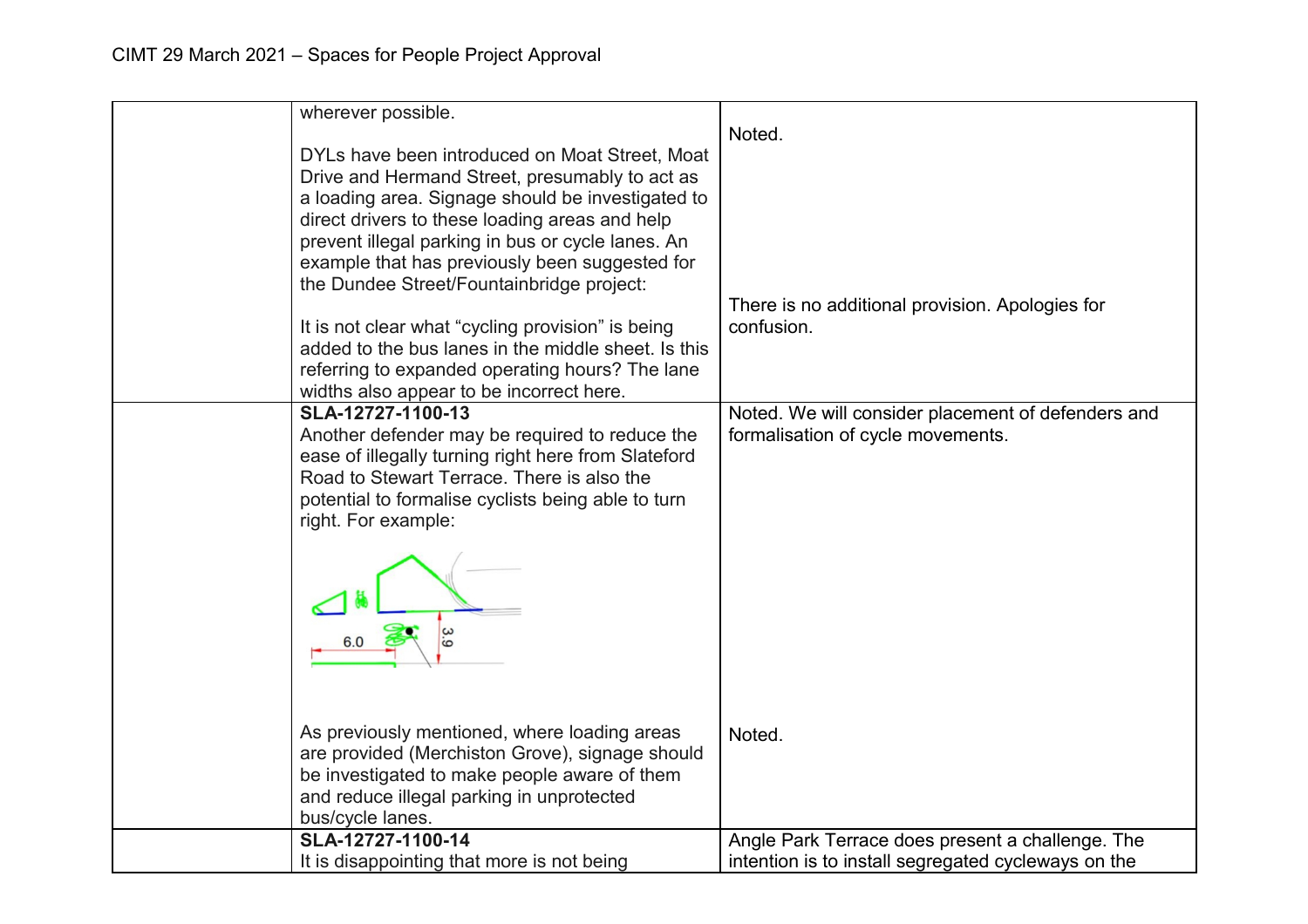|                                          | proposed here for cycling but we appreciate the<br>spatial constraints.<br>Additional large cycle symbols should be added<br>on Angle Park Terrace to highlight the presence<br>of cyclists.<br>It would be useful if the eastbound ASL lead-in<br>was segregated from the end of the greenway<br>bay to the Henderson Terrace junction.                                                                                                                                                                                                                                                                                                                             | approach to each of the signalised junctions. It appears<br>that the OS base map presents APT as being narrower<br>than it actually is, so it is difficult to present exactly the<br>form this design will take without further investigation.                                                                                                                                                                                                                                                                                                                                                                                                                                                                                                          |
|------------------------------------------|----------------------------------------------------------------------------------------------------------------------------------------------------------------------------------------------------------------------------------------------------------------------------------------------------------------------------------------------------------------------------------------------------------------------------------------------------------------------------------------------------------------------------------------------------------------------------------------------------------------------------------------------------------------------|---------------------------------------------------------------------------------------------------------------------------------------------------------------------------------------------------------------------------------------------------------------------------------------------------------------------------------------------------------------------------------------------------------------------------------------------------------------------------------------------------------------------------------------------------------------------------------------------------------------------------------------------------------------------------------------------------------------------------------------------------------|
| Gorgie/Dalry<br><b>Community Council</b> | This is Gorgie Dalry Community Councils<br>response to the proposed Slateford Road spaces<br>for people cycle scheme. Thank you for<br>extending the time given for responses to this<br>and sorry for responding only today, we only had<br>our meeting last night.<br>Firstly we will not be commenting on measures<br>that are not close to our boundary however some<br>of our comments will be applicable to the whole<br>scheme.                                                                                                                                                                                                                               | Noted.                                                                                                                                                                                                                                                                                                                                                                                                                                                                                                                                                                                                                                                                                                                                                  |
| Gorgie/Dalry<br><b>Community Council</b> | 1. We feel that the addition of light segregation<br>on Slateford road straight after the junction<br>with Robertson Avenue should potentially have<br>the first block (which is currently shown)<br>removed to make it easier for right turning<br>cyclists from Robertson Avenue to get into<br>these lanes. The junction is very large which<br>does not make this easy.<br>2. We are glad to see measures to enforce the<br>banned right turn onto Stewart Terrace,<br>however reducing the size of this junction with<br>footway build outs would be a better long term<br>solution if this trial does work.<br>3. The left side of the road on this section of | 1. Noted. We will ensure that the placement of<br>defenders does not inhibit right turning cyclists.<br>2. The south end of Stewart Terrace is very narrow<br>and blocking it off would require the introduction of a<br>turning head. While possible this would be a more<br>significant imposition of local journeys. We will look<br>to revise the drawings to maximise the availability of<br>pedestrian space and fully block the banned right<br>turn. If issues persist officers could consider a more<br>significant intervention such as a closure during<br>project review.<br>3. We are aware that there are problems with poor<br>surfacing on this stretch of carriageway and will<br>investigate improving this. However there is limited |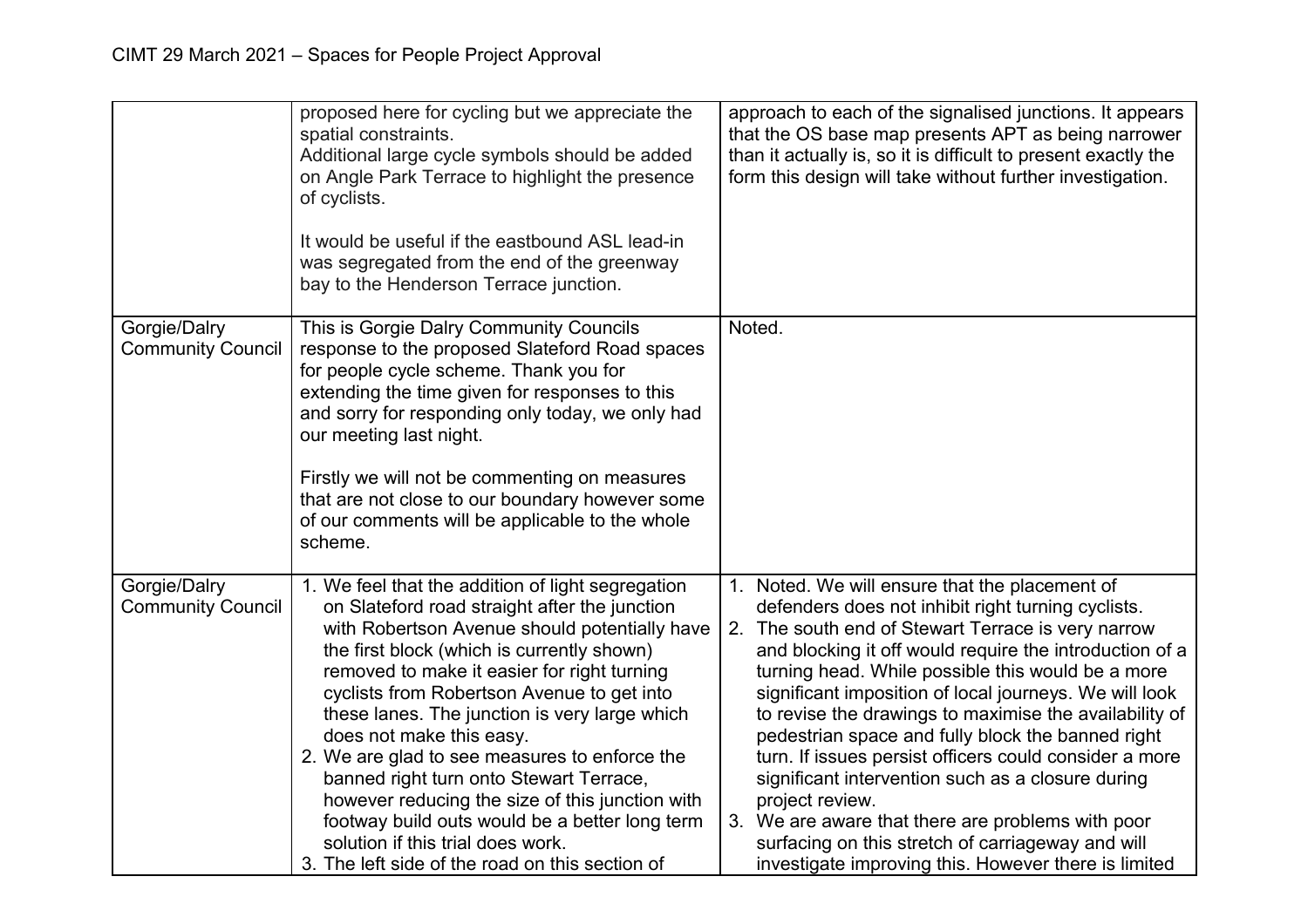|                                          | Slateford road near Robertson Avenue has<br>been particularly full of potholes in recent<br>history so we hope the council will take great<br>care in patching these up before cyclists are<br>encouraged on this route.<br>4. As before we hope the potholes often found on<br>Slateford Road and Angle Park Terrace are<br>patched up.<br>5. We question the addition of bike road marking<br>symbols which have been justified with,<br>"Proposed cycle marking to encourage<br>Westbound cyclists to take primary position".<br>We feel having these symbols at the mouth of<br>the junctions may be confusing to other road<br>users and will not aid cyclists. We understand<br>the general encouragement to have cyclists<br>position in the centre of the road however a<br>major reason for this not happening is that<br>cyclists will pull in to the side when not feeling<br>safe while a vehicle overtakes. When the side<br>of the road is so full of potholes this evasive<br>action is not possible to do safely. | budget available for resurfacing so only those<br>issues which are considered to pose immediate risk<br>are likely to be resurfaced.<br>4. Noted. As above.<br>5. Noted. We will consider revising to move these<br>further from junctions to avoid confusion.                                                                                                                                                                                                                                   |
|------------------------------------------|-----------------------------------------------------------------------------------------------------------------------------------------------------------------------------------------------------------------------------------------------------------------------------------------------------------------------------------------------------------------------------------------------------------------------------------------------------------------------------------------------------------------------------------------------------------------------------------------------------------------------------------------------------------------------------------------------------------------------------------------------------------------------------------------------------------------------------------------------------------------------------------------------------------------------------------------------------------------------------------------------------------------------------------|--------------------------------------------------------------------------------------------------------------------------------------------------------------------------------------------------------------------------------------------------------------------------------------------------------------------------------------------------------------------------------------------------------------------------------------------------------------------------------------------------|
| Gorgie/Dalry<br><b>Community Council</b> | 6. The light segregation on Angle Park Terrace<br>just before the Slateford/Ardmillan junction<br>would be improved by moving the centre road<br>line North to balance against the reduction in<br>the South side lane being reduced in size.<br>7. Moving the bins on Angle Park Terrace seems<br>like a good idea as it does create a lot more<br>space for pedestrians especially at the bus stop,<br>where it can be often hard to get past people<br>waiting for the bus. It is however important that<br>these measures work for the local shop being                                                                                                                                                                                                                                                                                                                                                                                                                                                                       | 6. Noted. The centre line will be revised to fit this in.<br>7. We will carefully consider the detailed design at<br>APT to ensure appropriate loading/ pedestrian and<br>bin facilities.<br>8. We will not be able to deliver residential secure<br>cycle storage as part of a temporary scheme.<br>9. Noted. This will be considered.<br>10. This will be considered during the detailed design.<br>11. Noted. We will consider whether footway widening<br>can be delivered at this location. |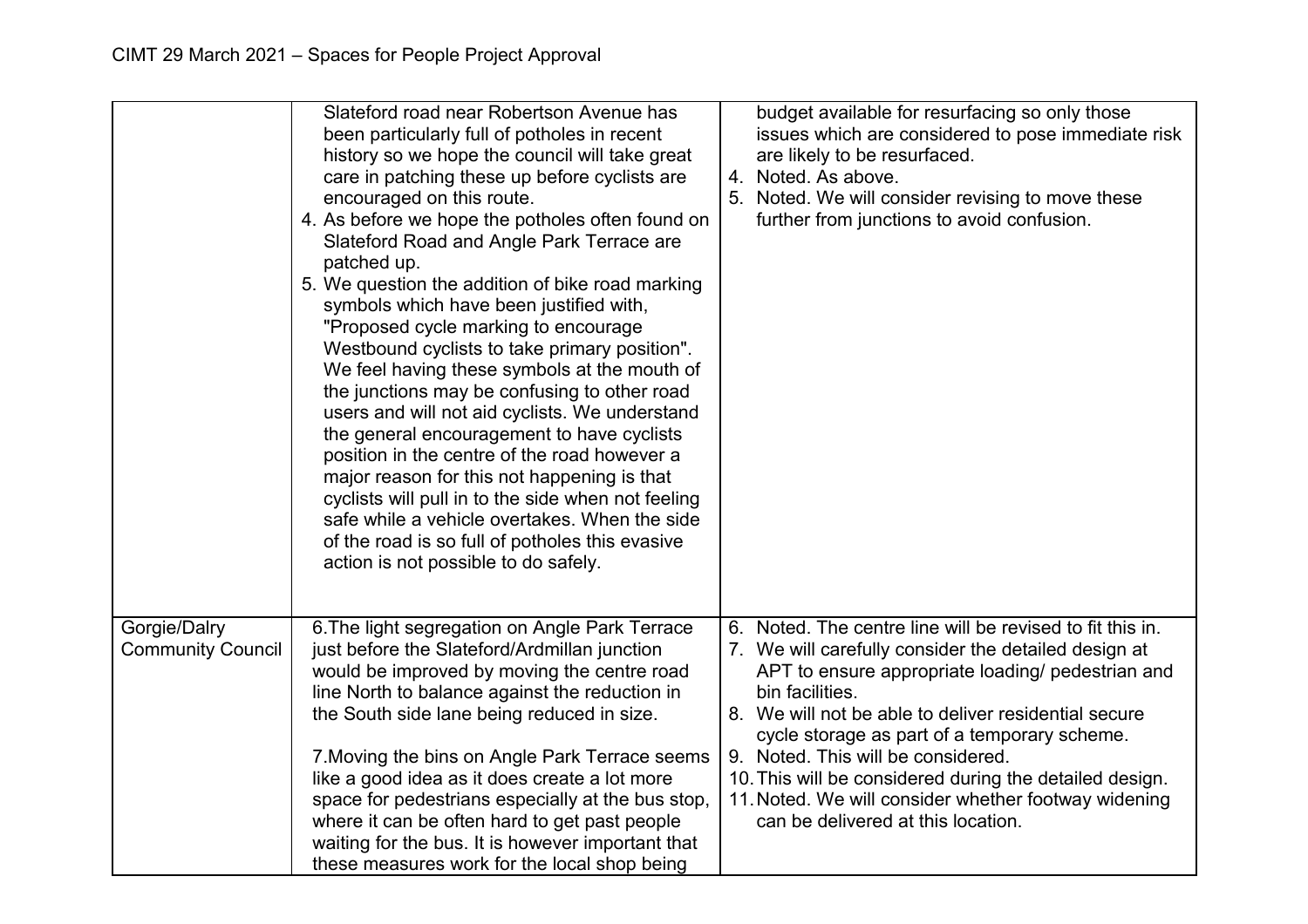| able to use the loading bays and dont impact on<br>the operation of the bus stop. The single bin<br>positioned between the bus stop and the<br>parking could potentially just be moved to join<br>the other bin to the West.                                                                                                                                                                                                                                                                                                                                 |  |
|--------------------------------------------------------------------------------------------------------------------------------------------------------------------------------------------------------------------------------------------------------------------------------------------------------------------------------------------------------------------------------------------------------------------------------------------------------------------------------------------------------------------------------------------------------------|--|
| 8. We welcome the idea of cycle storage, as<br>bikes are often locked to the railings, we would<br>prefer this to be a cycle storage unit for<br>residents not just Sheffield stands.                                                                                                                                                                                                                                                                                                                                                                        |  |
| 9.A crossing to cover the desired line to the<br>steps is a good idea, as it is often very hard to<br>cross the road at peak times, this may also slow<br>down speeding traffic.                                                                                                                                                                                                                                                                                                                                                                             |  |
| 10. If bins are to be in the road on Angle Park Tr<br>all the time, is there a plan to remove the<br>Greenway parking restrictions? Has the impact<br>on the operation of the Greenway been<br>evaluated?                                                                                                                                                                                                                                                                                                                                                    |  |
| 11. The junction of Angle Park Tr/Henderson<br>Tr/Dundee St is incredibly dangerous for<br>pedestrians and cyclists. For such a major<br>junction one arm has no signalised crossing and<br>is an uncontrolled crossing with a small central<br>island. This is especially bad as there is a blind<br>spot between Henderson Tr and Angle Park Tr.<br>We feel no effort has been put into improving<br>this junction and if this route is to be successful<br>problematic areas like this need to be improved<br>otherwise these measures will not impact to |  |
| their full potential. Reducing the size of this<br>junction may be an answer that would improve                                                                                                                                                                                                                                                                                                                                                                                                                                                              |  |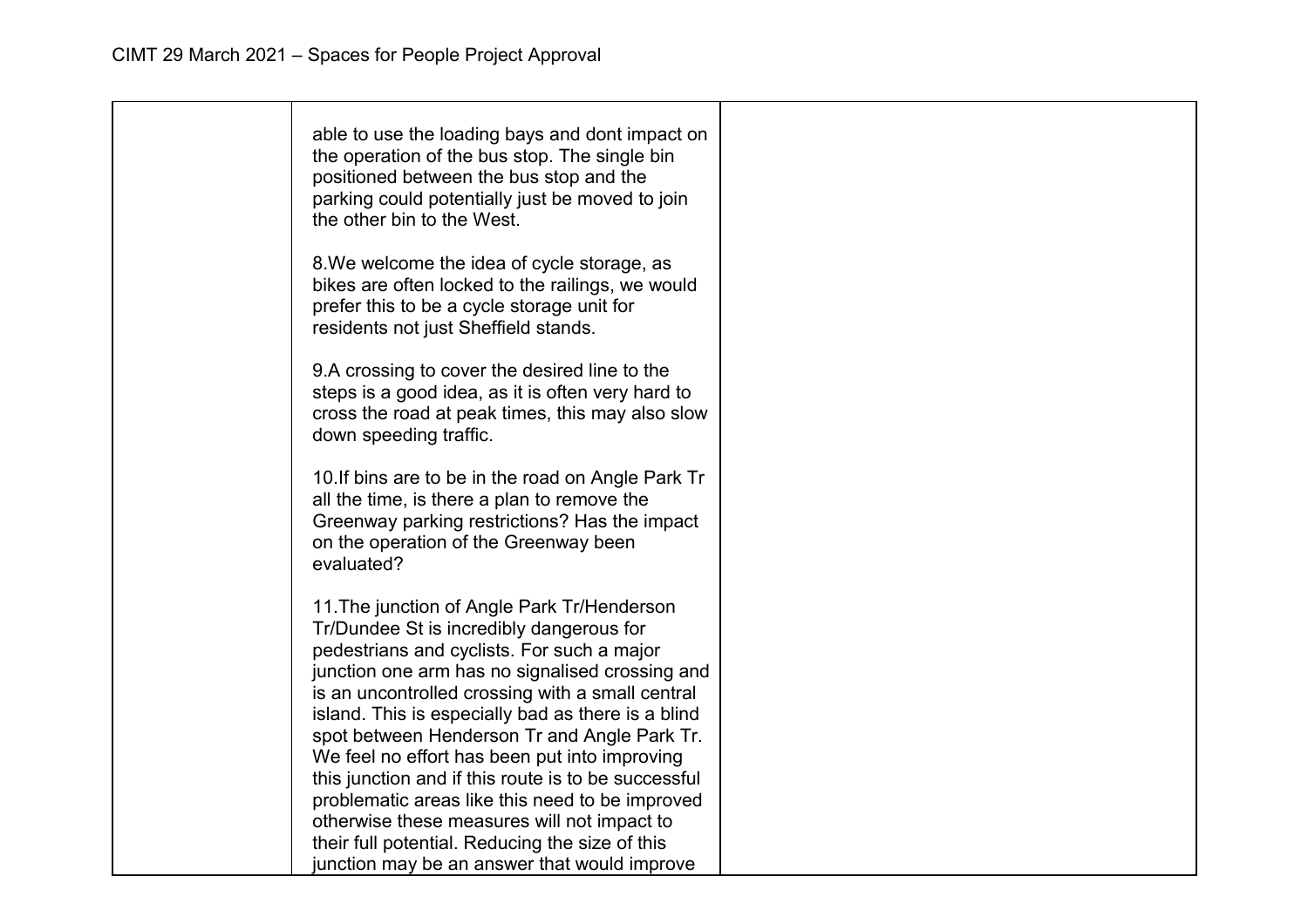| the experience for pedestrians and also slow<br>down fast drivers coming from the approach<br>road. Replacing the cycle symbols or just<br>adding extra 20mph road marking symbols<br>would also be welcomed.                                                                                                                                                                                                                                                                                                                                                                                                                                                                                                                                                                                                                                                                                                                                                                                                                                                                                                                                                                                                                                        |                                                                                                                                                                                                                                                                                                                                                                                                                                                                                                                          |
|------------------------------------------------------------------------------------------------------------------------------------------------------------------------------------------------------------------------------------------------------------------------------------------------------------------------------------------------------------------------------------------------------------------------------------------------------------------------------------------------------------------------------------------------------------------------------------------------------------------------------------------------------------------------------------------------------------------------------------------------------------------------------------------------------------------------------------------------------------------------------------------------------------------------------------------------------------------------------------------------------------------------------------------------------------------------------------------------------------------------------------------------------------------------------------------------------------------------------------------------------|--------------------------------------------------------------------------------------------------------------------------------------------------------------------------------------------------------------------------------------------------------------------------------------------------------------------------------------------------------------------------------------------------------------------------------------------------------------------------------------------------------------------------|
| 12.GDCC also ask the Spaces for People<br>team to review the junction on Dundee St onto<br>the WAR (West Approach Road); in the<br>applications previously consulted on,<br>measures were shown which would slow<br>vehicles turning onto the WAR, using planters.<br>These have been removed following another<br>consultee's comments; in the council's<br>response we were told that there would be<br>bollards and a raised table on the crossing.<br>This junction has always been horrible for<br>pedestrians waiting to cross, as accelerating<br>vehicles approach without signalling meaning<br>pedestrians have to wait a long time to cross.<br>The lighting in this area is also not good,<br>waiting pedestrians cant be seen in the dark<br>by approaching vehicles. All this would be<br>even worse for people with disabilities. With<br>the measures as they are currently, this<br>junction is still dangerous for pedestrians and<br>is now dangerous for cyclists who may have<br>cars joining the WAR at some speed in front or<br>behind them. We want to see measures that<br>will slow vehicles on this section of Dundee St.<br>and improvements to the lighting in this area.<br>13. On Henderson Terrace the 'cycle lane' | 12. This junction is subject to ongoing review as part of<br>the Dundee Street/ Fountainbridge project.<br>13. Noted re Henderson Terrace. Cyclists are entitle to<br>position themselves in the centre of the lane, this is<br>'Primary Position' and should be the default position<br>for cycling in the absence of a cycle lane. If there is<br>no cycle lane, there is no 'cycle lane section'. The<br>area on Dundee Street is under regular review as<br>part of the Dundee Street and Fountainbridge<br>section. |
| section (which isn't painted or denoted in any                                                                                                                                                                                                                                                                                                                                                                                                                                                                                                                                                                                                                                                                                                                                                                                                                                                                                                                                                                                                                                                                                                                                                                                                       |                                                                                                                                                                                                                                                                                                                                                                                                                                                                                                                          |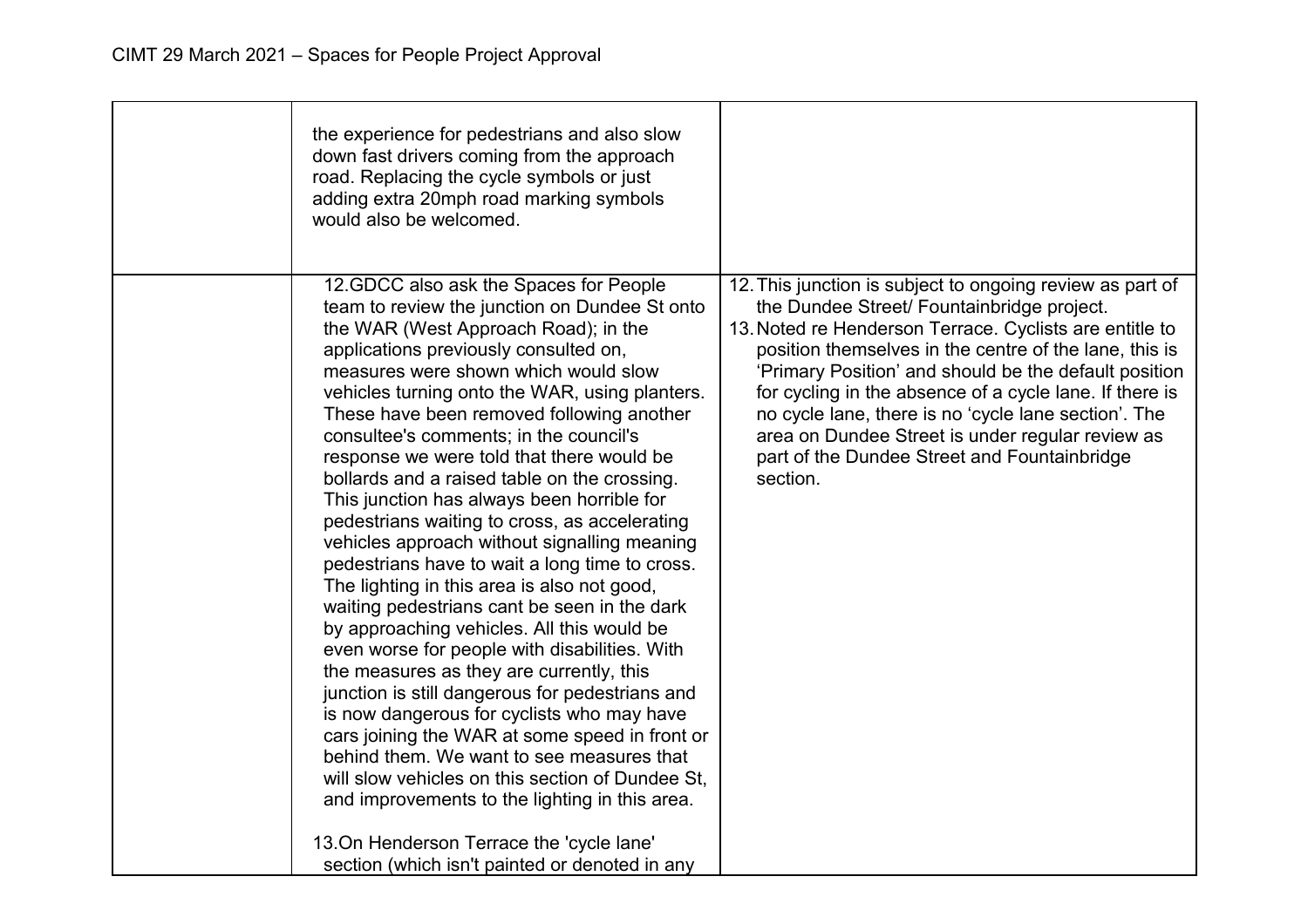|                                          | way) has a road surface that is so bad that<br>cyclists are forced into the centre of the lane<br>causing frustration for cyclists and drivers<br>alike. There is also a dangerous section when<br>exiting the light segregation cycle lane on<br>Dundee St across from the bathroom shop.<br>Just where the bollards end, the lane becomes<br>really narrow. If you're heading to Gorgie, you<br>need to cut across the lane very shortly after.                                                                                                                                                                              |        |
|------------------------------------------|--------------------------------------------------------------------------------------------------------------------------------------------------------------------------------------------------------------------------------------------------------------------------------------------------------------------------------------------------------------------------------------------------------------------------------------------------------------------------------------------------------------------------------------------------------------------------------------------------------------------------------|--------|
| Gorgie/Dalry<br><b>Community Council</b> | Overall we feel that although well intentioned and<br>appropriate in focussing on improving the streets<br>of the local area, some of these proposed (and<br>already implemented) measures fail on account<br>of the bad design of the current junctions and<br>roads. Until these issues and the massive<br>potholes in roads in and around our community<br>are fixed with total resurfacing, then most<br>measures will be a stop gap which won't make<br>walking and cycling safer; very dangerous<br>conditions will remain present at regular intervals<br>on this route. This is true on Gorgie and Dalry<br>roads too. | Noted. |
| Public in Favour (8)                     | I cycle under the bridge regularly and have found<br>it dangerous (cars trying to overtake and/or<br>honking at you) so the cycle path would be a big<br>improvement.                                                                                                                                                                                                                                                                                                                                                                                                                                                          | Noted. |
|                                          | Although there is the canal parallel for much of<br>the route, providing a pleasant and quiet cycling<br>and walking route, the necessarily narrow paths<br>mean frequent congestion and competition for                                                                                                                                                                                                                                                                                                                                                                                                                       | Noted. |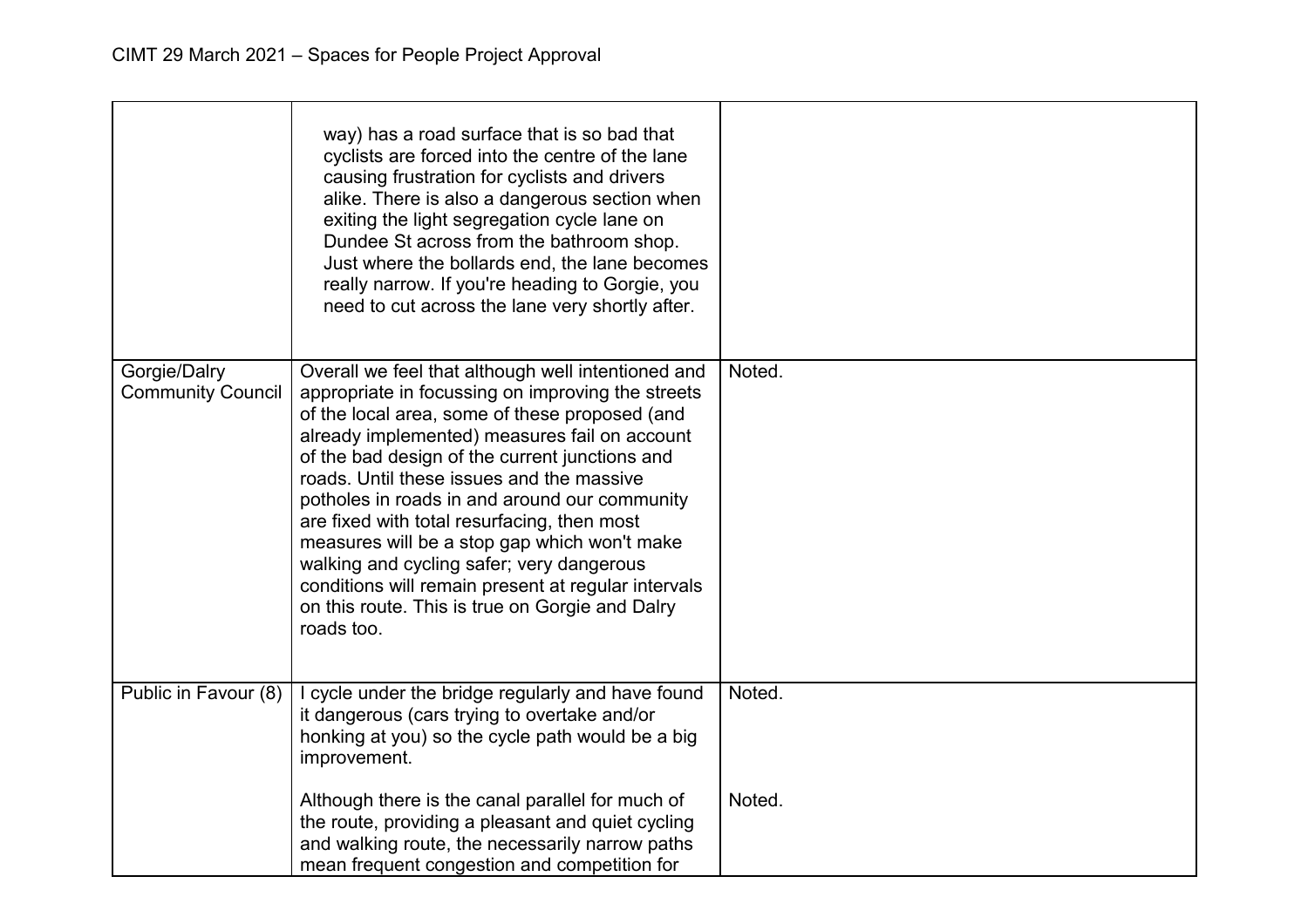|                     | space. Having this as mixed use for pedestrians<br>and cyclists can mean that pedestrians feel in<br>danger or that their walk is continually disrupted<br>by passing cyclists (or runners).                                                                                                                                                                                                                                                                                                                                                                                                                                                                                                                                                                        |                                                                                                                                                                                            |
|---------------------|---------------------------------------------------------------------------------------------------------------------------------------------------------------------------------------------------------------------------------------------------------------------------------------------------------------------------------------------------------------------------------------------------------------------------------------------------------------------------------------------------------------------------------------------------------------------------------------------------------------------------------------------------------------------------------------------------------------------------------------------------------------------|--------------------------------------------------------------------------------------------------------------------------------------------------------------------------------------------|
|                     | We commute regularlythrough the Slateford<br>Corridor and the plans are most welcome to<br>make it a bit easier and safer.<br>The possible idea to extend the cycle lanes and<br>bollards on to Slateford Road, Dundee Street and<br>Fountainbridge is excellent as the more people<br>who feel safe cycling the better!<br>In favour of this (and every other) move to reduce<br>traffic, clean the air, and provide more space for<br>people.                                                                                                                                                                                                                                                                                                                     | Noted.                                                                                                                                                                                     |
|                     | Great to see speed limits being reduced to 20<br>now that we know the positive impact they have<br>had across Edinburgh                                                                                                                                                                                                                                                                                                                                                                                                                                                                                                                                                                                                                                             | Noted.                                                                                                                                                                                     |
| Public Against (47) | Meggetgate Railway bridge: Addition of cycle<br>lanes is likely to endanger cyclists particularly at<br>the railway bridge. Oncoming HGVs and buses<br>will need more space than is available and<br>vehicles will find themselves forced into the cycle<br>lane, in what is already a confined space. This is<br>also an area which regularly floods.<br>The cycle lane will have red surfacing, but there<br>will be no protection, and vehicles will regularly<br>overhang the cycle lane or the opposing lane to<br>complete their manoeuvre bringing them into<br>conflict with cyclists and opposing vehicles.<br>Cyclists may think the cycle lane is entirely for<br>them and may not appreciate the issue,<br>compared to the current situation where they | The designs have been amended so as retain standard<br>carriageway lane widths. Westbound cyclists will<br>remain in the general running lane between Hutchison<br>Terrace and Meggetgate. |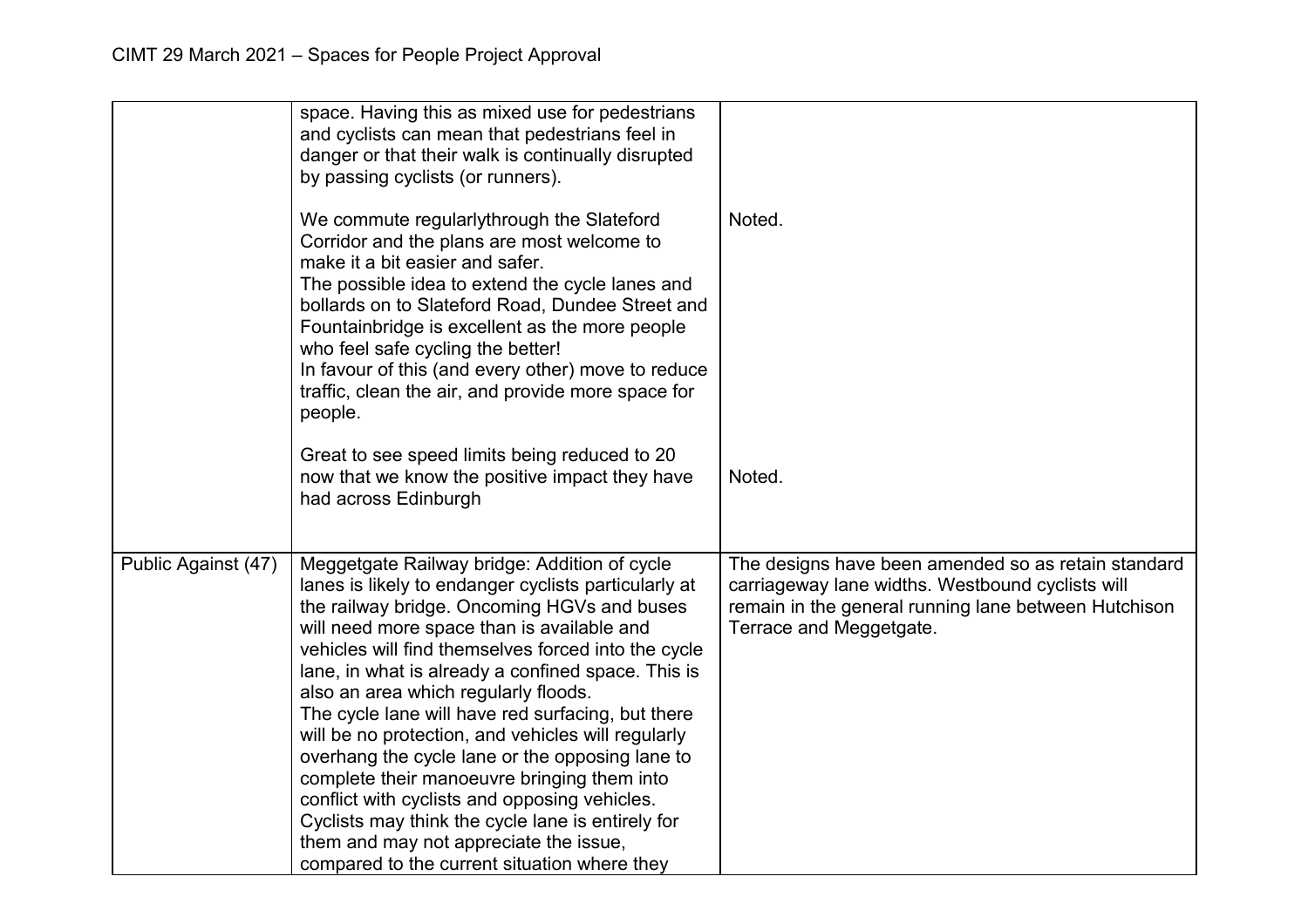| would be more aware.                                                                                                                                                                                                                                                                                                                                                                                                                                                                                                                                                                                                                                                                                                                                                                                                       |                                                                                                                                                                                                                                                                                                                                                                                                                                                                                                                                                                                                                                                                                 |
|----------------------------------------------------------------------------------------------------------------------------------------------------------------------------------------------------------------------------------------------------------------------------------------------------------------------------------------------------------------------------------------------------------------------------------------------------------------------------------------------------------------------------------------------------------------------------------------------------------------------------------------------------------------------------------------------------------------------------------------------------------------------------------------------------------------------------|---------------------------------------------------------------------------------------------------------------------------------------------------------------------------------------------------------------------------------------------------------------------------------------------------------------------------------------------------------------------------------------------------------------------------------------------------------------------------------------------------------------------------------------------------------------------------------------------------------------------------------------------------------------------------------|
|                                                                                                                                                                                                                                                                                                                                                                                                                                                                                                                                                                                                                                                                                                                                                                                                                            |                                                                                                                                                                                                                                                                                                                                                                                                                                                                                                                                                                                                                                                                                 |
| Roads are already congested, traffic flow will be<br>impacted leading to congestion, frustration and<br>emissions.<br>There is no allowance for waste collections other<br>than by blocking the main carriageway. This will<br>effectively be a rolling road block, again affecting<br>buses as well.<br>"Existing wheelie bins to be relocated from<br>footway to carriageway to increase effective<br>footway width and slow down traffic when cars<br>are not parked at existing loading bay" What<br>evidence is there that shows that the effective<br>footway width needs to be widened? Has there<br>been an exercise - particularly during peak times<br>when most congestion is likely to occur - in<br>counting the number of pedestrians on the<br>footway, and when, to gauge the busyness of the<br>footways? | There will be minimal impact on traffic flow as a result<br>of these proposals which make very few modifications<br>to the number of operational lanes, etc.<br>Waste services have been included in design<br>development discussions and are content with the<br>designs.<br>There have been no exercises of this description.<br>However the aspiration to increase effective footway<br>width is a core part of Spaces for People interventions<br>and broad transport policy.                                                                                                                                                                                              |
| Removal of parking along the route will affect<br>both residents and have a huge impact on<br>businesses eg Jashans and McGills the bakers,<br>as well as those queuing for the car wash near<br>the BP garage. Business has already been<br>significantly impacted by Covid<br>The neighbouring side streets are full of cars all<br>day. There appears to be no consideration for<br>disabled customers<br>There appears to be no consideration for<br>deliveries or loading - we have regular deliveries<br>and collections throughout the day.                                                                                                                                                                                                                                                                         | Parking on the main road is only available off-peak at<br>present. Loading for businesses will be retained,<br>though in several areas this will be provided on<br>adjacent side roads rather than on the main road.<br>Current Parking/Loading provision on the South side of<br>Slateford Road between Hermand Terrace and<br>Hermand Street will be retained. The advisory cycleway<br>will be removed, footway build outs will be installed and<br>cyclists will be encouraged to adopt primary position.<br>Parking restrictions will be introduced on short sections<br>of side roads adjacent to the main roads to provide<br>space for loading, and blue badge parking. |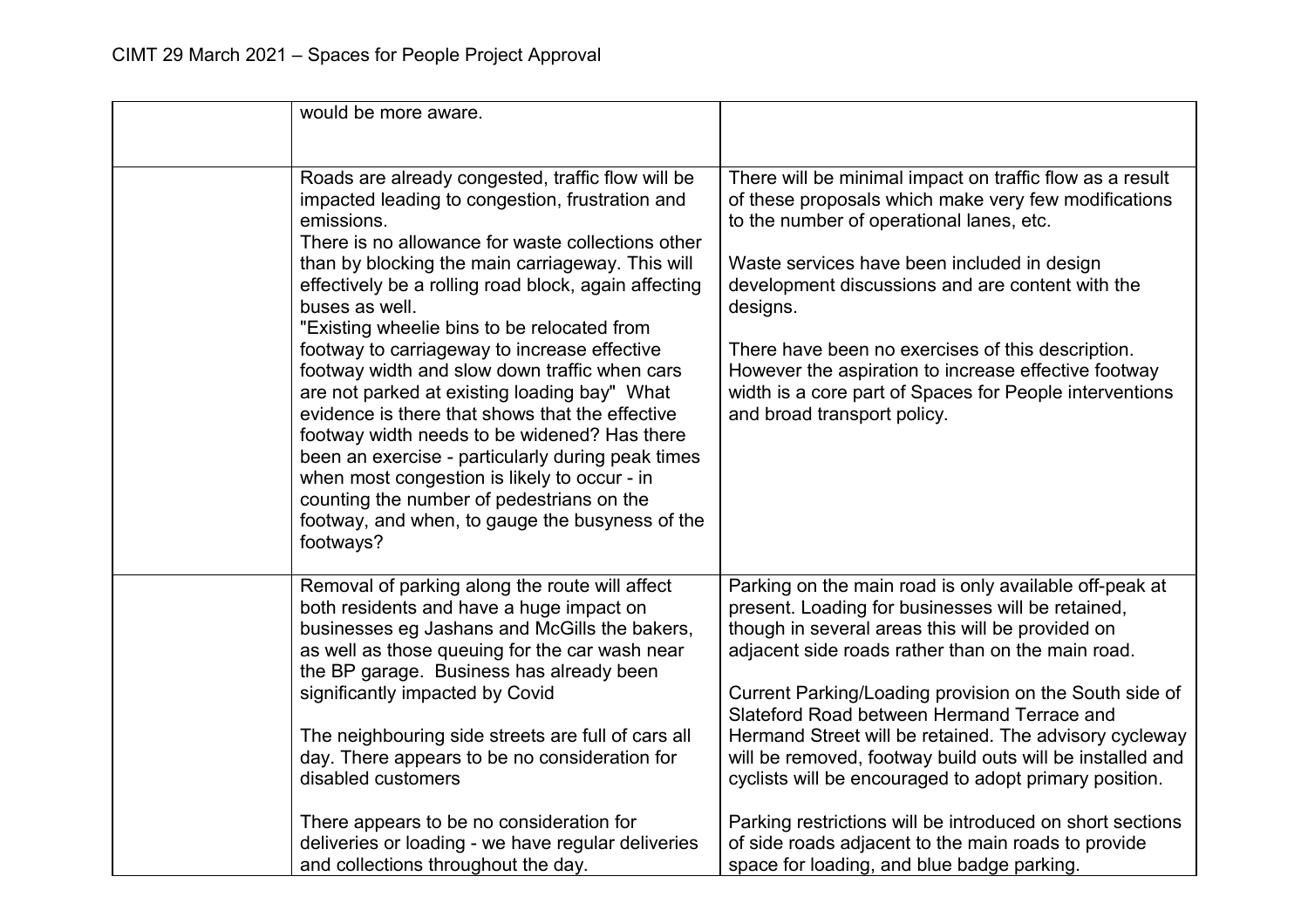| The majority of our customers is passing trade<br>where they can stop, pop in and then leave the<br>area.<br>What about people who have to move house / get<br>deliveries in these areas?<br>The installation of floating parking on such a<br>narrow corridor presents problems for parents<br>with young families, the disabled, those with<br>mobility problems and the elderly. Cars parked in<br>at night in the middle of the road without lights<br>also dangerous.<br>Emergency vehicles: with these proposals it is<br>highly unlikely that cars will be able to pull over<br>and let them past until well beyond the bridge.                                                                     | As above. Loading will be provided on side roads.<br>Where extended access to kerbside is required for<br>specific uses Parking Dispensation, or similar, can be<br>applied for from the council.<br>There is very limited provision of floating parking on this<br>stretch. Where it is provided the parking is off-peak only<br>and is not subject to especially high demand.<br>The emergency services have been notified and have<br>not raised any concerns.                                                                                                                                                                                                                                                                                                                                                                                            |
|------------------------------------------------------------------------------------------------------------------------------------------------------------------------------------------------------------------------------------------------------------------------------------------------------------------------------------------------------------------------------------------------------------------------------------------------------------------------------------------------------------------------------------------------------------------------------------------------------------------------------------------------------------------------------------------------------------|--------------------------------------------------------------------------------------------------------------------------------------------------------------------------------------------------------------------------------------------------------------------------------------------------------------------------------------------------------------------------------------------------------------------------------------------------------------------------------------------------------------------------------------------------------------------------------------------------------------------------------------------------------------------------------------------------------------------------------------------------------------------------------------------------------------------------------------------------------------|
| Lack of engagement and consultation with<br>businesses and residents, plans have been<br>released only to a Council nominated group of<br>stakeholders with very short timeframe to<br>respond<br>Plans are inaccurate and only accessible to a<br>select few. The plans are very detailed and<br>difficult to read and interpret without a large<br>screen.<br>Unacceptable to use Covid 19 as an excuse for<br>failing to notify impacted businesses and<br>residents about these schemes.<br>Pandemic is receding and likely that we may not<br>need Spaces for People in the medium to longer<br>term. We are well on the way to recovery<br>following Covid - wrong to push these schemes<br>through. | On 14 May, the Policy and Sustainability Committee<br>approved a package of suggested interventions to<br>make it easier and safer for pedestrians and cyclists to<br>move around the Capital. As well as providing extra<br>space, the proposals recognise a rise in active travel<br>since lockdown began and aim to facilitate this as the<br>phased lifting of lockdown continues. These changes<br>are being delivered as part of the Council's Spaces for<br>People programme. In line with guidance from the<br>Scottish Government normal consultation procedures<br>are not being carried out due to the need for expedient<br>delivery.<br>The Spaces for People - Travelling Safely initiatives<br>are also designed to:<br>• Enable the large number of people who have<br>taken up cycling during Covid-19 to continue to do<br>so safely, and; |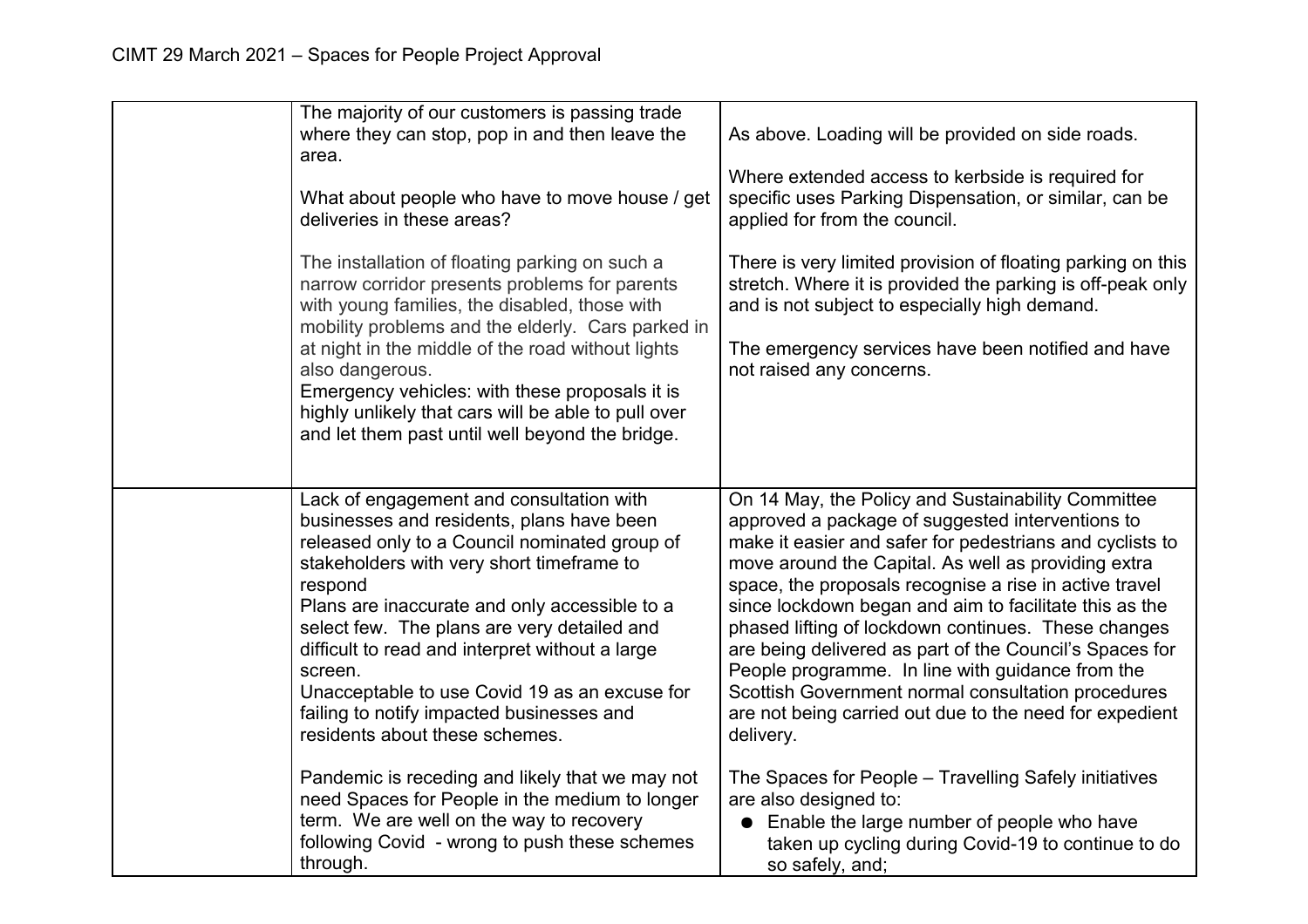|                                                                                                                                                                                                                                                                                                                                                                                                                                                                                                                                                                                                                                                                                                                                                                                                                                                                                                                                                                                     | To provide a sustainable alternative to public<br>transport while physical distancing is required -<br>especially for those who do not have access to a<br>car, and;<br>Where possible, to relieve pressure on existing<br>pressure points on the network of shared use<br>paths to make it easier for users to maintain<br>physical distancing on these routes.<br>Each of these aims will remain relevant as we transition<br>out of Lockdown.                                                                                                                                                                                                                                                                                                                                                                                 |
|-------------------------------------------------------------------------------------------------------------------------------------------------------------------------------------------------------------------------------------------------------------------------------------------------------------------------------------------------------------------------------------------------------------------------------------------------------------------------------------------------------------------------------------------------------------------------------------------------------------------------------------------------------------------------------------------------------------------------------------------------------------------------------------------------------------------------------------------------------------------------------------------------------------------------------------------------------------------------------------|----------------------------------------------------------------------------------------------------------------------------------------------------------------------------------------------------------------------------------------------------------------------------------------------------------------------------------------------------------------------------------------------------------------------------------------------------------------------------------------------------------------------------------------------------------------------------------------------------------------------------------------------------------------------------------------------------------------------------------------------------------------------------------------------------------------------------------|
| Keeping the limit at 30mph actually makes it a<br>realistic number that people might actually stick<br>to.<br>The local part of Slateford/Lanark Road is not<br>needed since most cyclists use Colinton Dell or<br>the towpath of the Union Canal rather than the<br>road. There is already the water of leith walkway<br>for cyclists which is much safer and healthier<br>especially for family cycling.<br>Allan Park: With regards to the outbound section<br>where turning left out of Allan Park, the blocking<br>of an absolutely crucial traffic lane by the<br>proposed cycle lane is unnecessary.<br>The termination of the bike lane citybound occurs<br>exactly where cars will be moving left to turn<br>towards Asda. The cyclist is suddenly exposed to<br>this when the lane ends, rather like the Comiston<br>Road issue where a cyclist had a near miss with<br>an HGV.<br>Section of Slateford Road between Chesser<br>Avenue and Allan Park Road: The design is | It is propose to reduce the speed limit to 20mph. This is<br>likely to reduce average speeds resulting in a reduced<br>level of risk to all road users, even if not all road users<br>comply.<br>This specific route, alongside other interventions on<br>Slateford Road and Dundee Street/Fountainbridge, has<br>been designed as part of an alternative route to the<br>Water of Leith (WoL) and the Union Canal in order to<br>relieve congestion and conflict on these shared-use<br>paths – especially the narrower parts of the canal<br>towpath – in order to enable physical distancing for<br>people walking and cycling.<br>The designs have been amended so as retain standard<br>carriageway lane widths. Westbound cyclists will<br>remain in the general running lane between Hutchison<br>Terrace and Meggetgate. |
| inherently dangerous as it will tend to force                                                                                                                                                                                                                                                                                                                                                                                                                                                                                                                                                                                                                                                                                                                                                                                                                                                                                                                                       |                                                                                                                                                                                                                                                                                                                                                                                                                                                                                                                                                                                                                                                                                                                                                                                                                                  |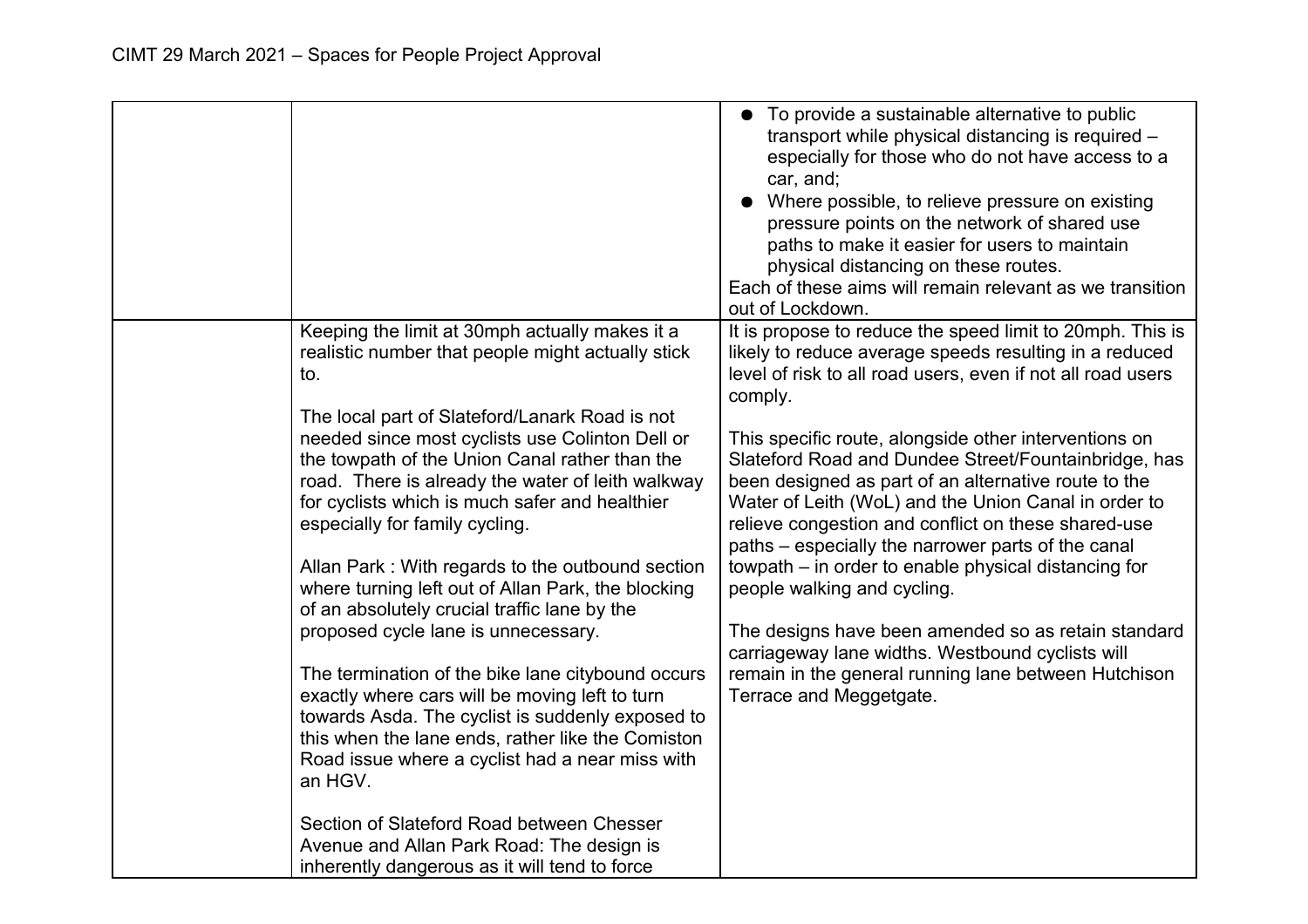|                    | vehicles towards the centre line creating a very<br>real risk of head-on collision. Larger vehicles,<br>including especially buses, need all of the<br>available road space at present to be able to<br>negotiate safely what is a restricted width of<br>carriageway. The sight lines offer extremely<br>limited advance view of oncoming traffic which<br>makes it essential not to encroach on the centre<br>line if such a serious collision is to be avoided.                                                                                                                                                                                                                                                                                                                                                   |                                                                                                                                                                                                                                         |
|--------------------|----------------------------------------------------------------------------------------------------------------------------------------------------------------------------------------------------------------------------------------------------------------------------------------------------------------------------------------------------------------------------------------------------------------------------------------------------------------------------------------------------------------------------------------------------------------------------------------------------------------------------------------------------------------------------------------------------------------------------------------------------------------------------------------------------------------------|-----------------------------------------------------------------------------------------------------------------------------------------------------------------------------------------------------------------------------------------|
| Public suggestions | The pinch point under the railway bridge is<br>always going to be problematic, but cyclists have<br>to take their chances there without any sort of<br>protections currently so even a painted surface<br>and good signage to alert drivers to the dangers<br>posed to cyclists coming through here will be<br>welcome. It also highlights the need for a new,<br>alternative bridge crossing joining up Longstone<br>to the Hutchison/Chesser quiet road network and<br>completing that active travel route. The<br>opportunity is there to do that as part of whatever<br>planning application is submitted for the old<br>Booker site in Longstone. It would provide an<br>alternative that less confident cyclist could divert<br>to and would be hugely popular with pedestrians<br>on both sides of the river. | Noted.<br>Noted.                                                                                                                                                                                                                        |
|                    | I think the ideas for Spaces for People in this<br>area are a good start, but do not go far enough to<br>genuinely give space to people. If this is all that<br>can be done at the moment with the limited<br>budget, then it is important to enforce any rules<br>and punish motor vehicle drivers for selfish<br>behaviour.<br>Like to see the junction with Stewart Terrace                                                                                                                                                                                                                                                                                                                                                                                                                                       | The south end of Stewart Terrace is very narrow and<br>blocking it off would require the introduction of a turning<br>head. While possible this would be a more significant<br>imposition of local journeys. We will look to revise the |